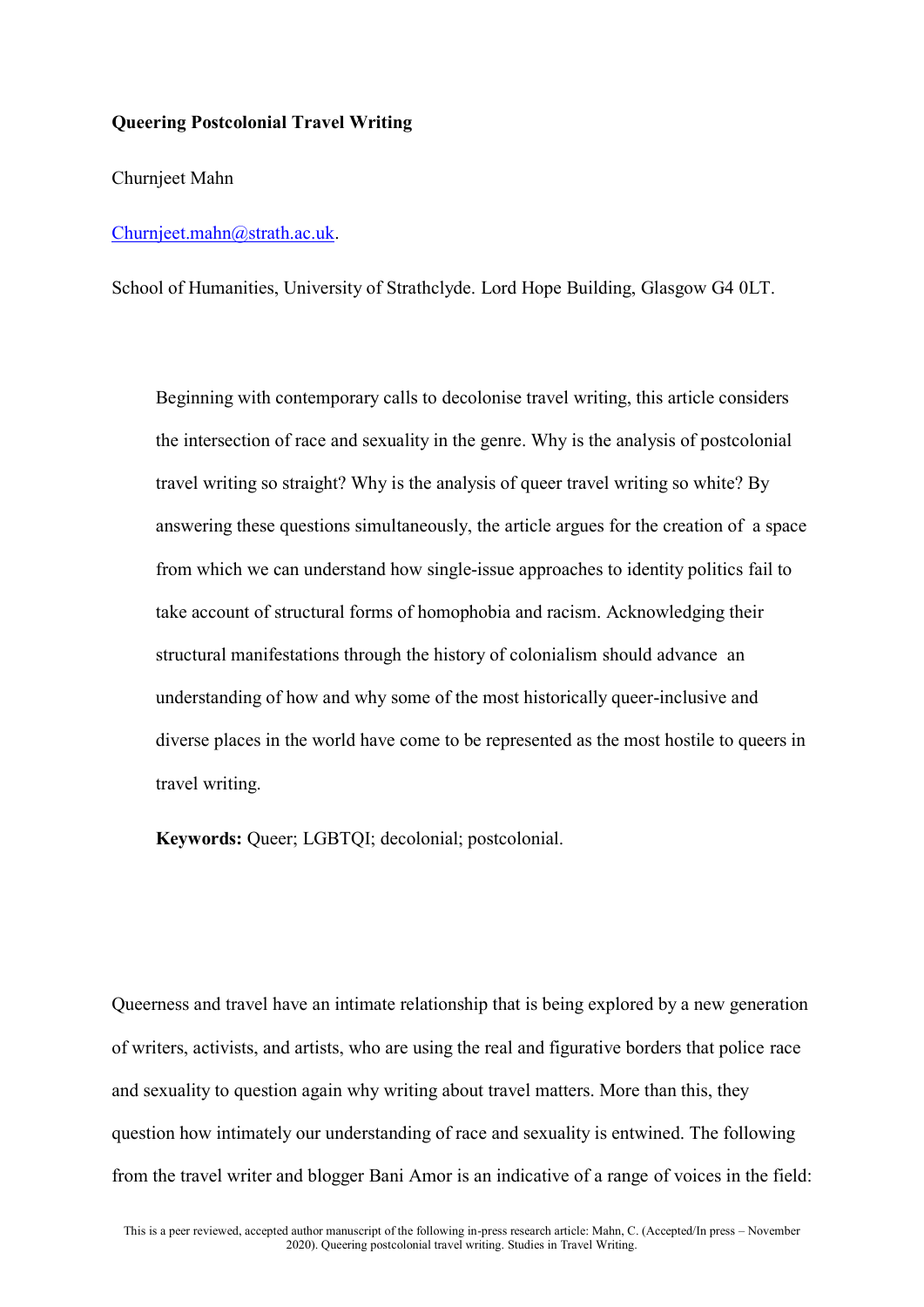Consider the relative ease with which Western cis male tourists are able to travel. Travel writing, blogs, and memes overflow with entitled, thoughtless language like, "Spin the globe. Where it lands, that's where we'll go," and "I was not born for one corner; the whole world is my native land." They generally have more money to spend on travel, more time to take off from work, less responsibilities to family, powerful passports, and few barriers to acquiring visas and are not criminalized by the TSA, are less vulnerable to policing and sexual harassment, and besides not having to worry about being treated like a human being wherever they go, are treated like rock star royalty in the developing world, where their dollars triple. (Amor 2017)

Evolving technologies (such as biometrics) and surveillance (such as increasingly invasive searches) police the way in which bodies, especially sexualised and racialised ones, cross borders. What does it take to be a credible traveller, or a credible tourist? What spaces are accessible to you? When do you get stopped or called out? Twitter hashtags like #airbnbwhileblack from 2018 demonstrate how the very technologies that are meant to make travel and tourism more inclusive and diverse, are so entrenched in white privilege, they cannot even imagine or mitigate the reality of racial profiling. If travel has democratised, access has not. And while racial difference has been an issue at the heart of travel writing since the inception of the genre and its study, its discussion is easily obfuscated when it comes up against sexuality. It is time to talk about race and racism in queer travel writing.

John Whittier Treat's, *Great Mirrors Shattered* (1999) charts the AIDS crisis in Japan and the lure of the Orient to the western scholar. Treat, an Emiritus Professor at Yale University with an expertise in modern Japanese literature, uses his travels to offer a powerful commentary on transnational gay desire after the AIDS crisis. His analysis of the Japanese reaction to AIDS and of how the narrative of gay mobility and disease itself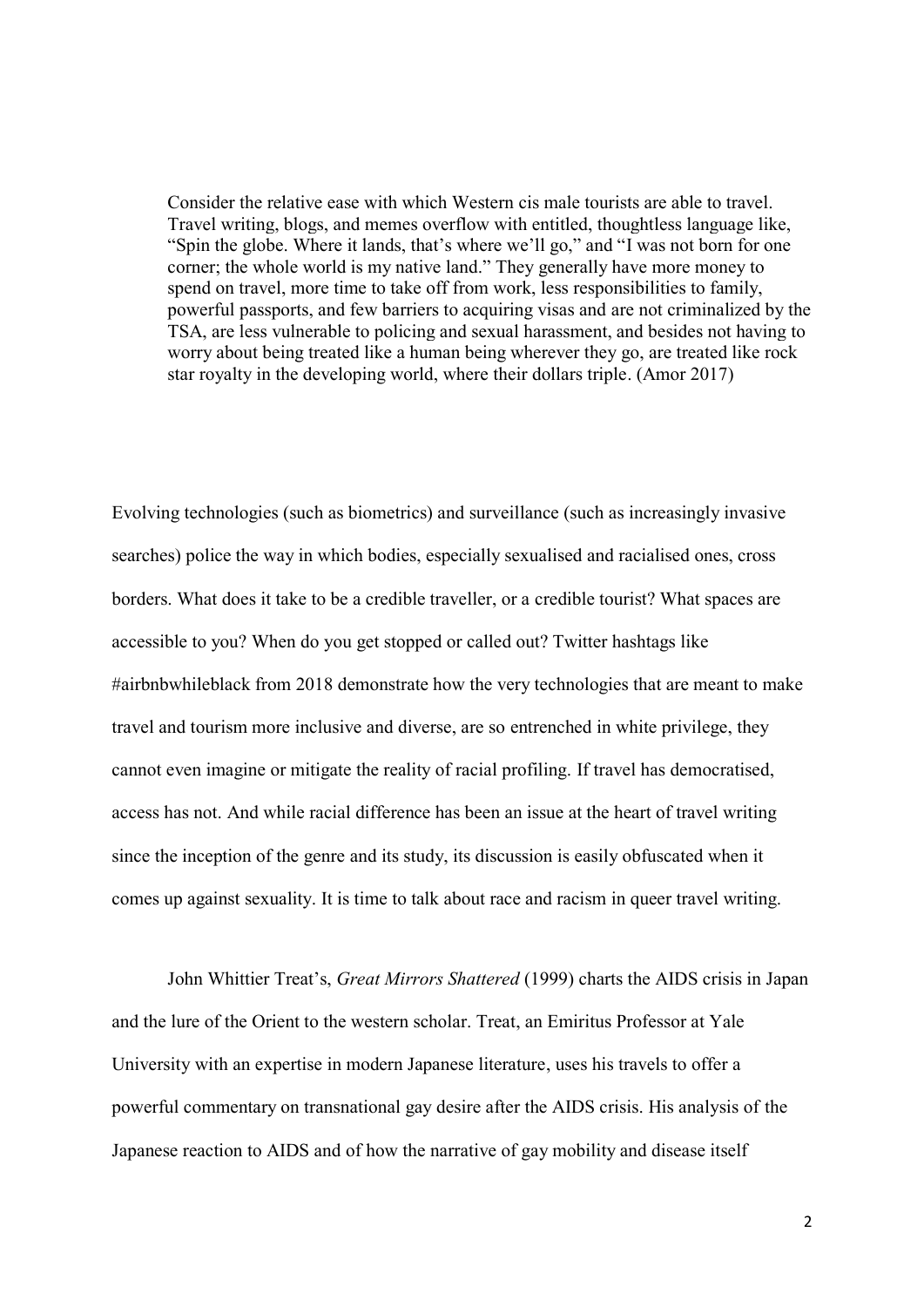travelled across continents offers a snapshot into how the homophobia generated by the AIDS crisis continued to generate new kinds of stigma, marginalisation and discrimination for gay men globally. Treat engages with the problematics of cross-cultural desire directly, here describing an encounter with a Filipino man in Japan:

As I stroked his hard thighs, he spoke with much confidence about the destruction of his country at the hands of its leaders; as I tried to arouse him a second time, he went on to remind me of what America had contributed to the tragedy that was, and is, the Philippines. We went back to the rug and screwed again, America fucking the Philippines once more with gusto, or so it must have appeared; but in fact it was two men who despite history, took temporary refuge for one moment in a mutual and voluntary desire. (Treat 1999, 45)

Treat's excursion into sensuality does not substantiate his concluding observation about equality, power, and reciprocity in this encounter. In fact, as his lover speaks "with much confidence" (which within it contains the implicit assumption that what he says may not be valid), Treat's focus is on how his lover's treatise on inequality and exploitation can become the narrative arc of the sexual encounter. The "so it must have appeared" is the tell of an ironic distancing gifted to Treat, but not his lover. He is aware of how this may look, of another rehearsal of "other" or exotic bodies becoming sites of consumption, but there is very little to underwrite the mutuality of this moment beyond the gesture of sincerity. For the critical study of queer travel writing to move towards a broader recognition that gets beyond the dated categories of "gay" and "lesbian", it is necessary to address the genre's whiteness. This is a process that requires an understanding of how the global movement for LGBTQ+ rights has been dominated by the Global North, which in turn has facilitated the categorisation of some of the world's most historically queer cultures (in the Middle East, and across Asia) as some of the most homophobic places on the planet. In terms of scholarly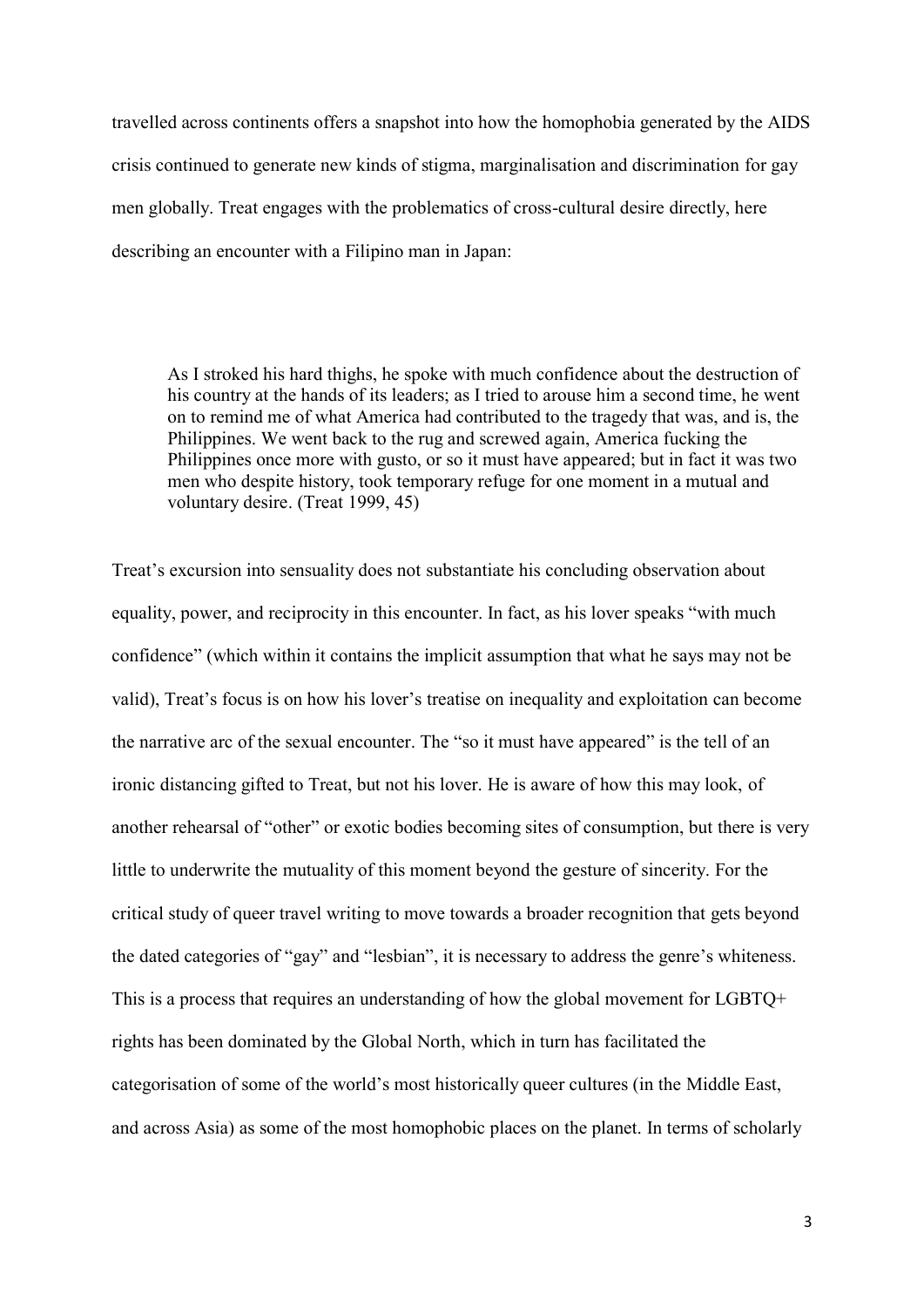discussions of travel writing, there is a two-fold problem: the whiteness of queer travel writing, and the heteronormativity of postcolonial travel writing.

This article is an attempt to understand the potential for a new type of inquiry into travel writing that troubles the idea that the genre has become, and is becoming, more inclusive. It does not offer a detailed analysis of single travel texts; rather, it assembles a critical framework through which to read a diverse range of texts together in a new sub-genre. These are texts which normally are tagged under "LGBTQ rights", "Islam and sexuality", or area studies. For the purposes of this article, I am going to focus on the vast geographical expanse of the "Orient" as it provides a specific example of how homonormativity is written in and out of the legacy of travel writing. I propose that an area of inquiry we could call queer postcolonial travel writing offers a way to reinvigorate some of the existing debates in postcolonial travel writing, while challenging its profound heteronormativity. In this article I want to offer an overview of how and why queer travel writing by people of colour is making such a significant impact outside the field of travel writing, while being generally relegated to the margins within it. The study of queer travel writing often feels like a terminal point of conversation or analysis in travel writing: it is not well covered in anthologies, handbooks, or travel writing conferences. But I want to challenge that by thinking about the history of queer travel writing as one of the most productive and important routes into decolonising the history and practice of the genre.

Thinking about queer postcolonial travel writing involves examining the work of contemporary queer writers whose non-fiction accounts of travel interweave a globalised understanding of LGBTQ sexualities with anti-racist and decolonial politics. The following examples come from a range of work, not usually discussed together, which span the queer Oriental world. Michael Luongo's landmark edited collected, *Gay Travels in the Muslim World* (2007) features work by travellers, tourists, and men who live in the Muslim world, or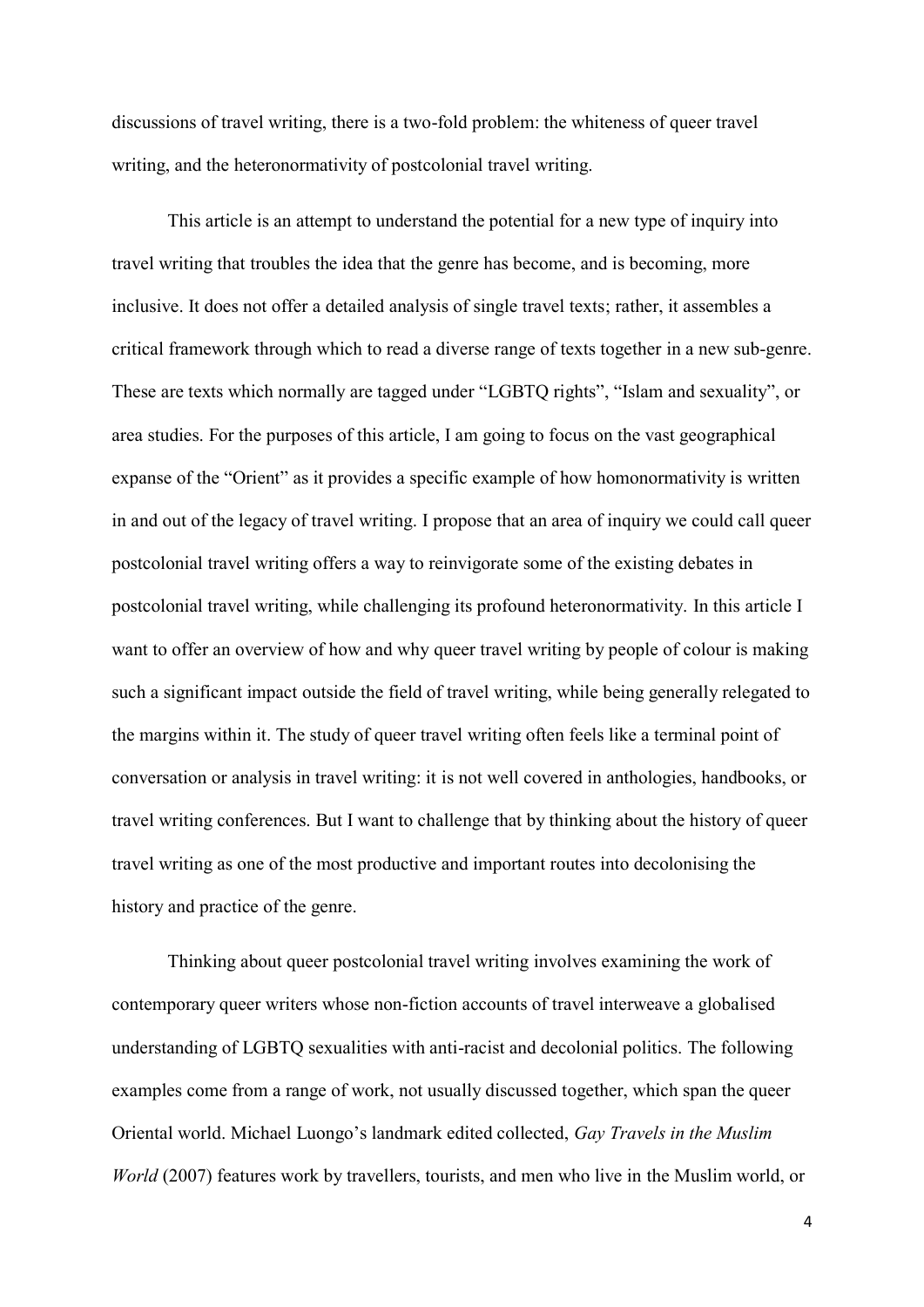have left it because of their sexuality. 9/11 haunts the work, but so does a particular mix of Oriental homo-desire which consistently objectifies black and brown men. In his study of the homosexuality and the Mediterranean, Robert Aldrich quotes a personal ad which offers the basic formula to many of these interactions: "'If you are Mediterranean, easygoing, fit, shortto-medium in height and would like to meet two, late-twenties, Anglo-Celtic guys who are fit and attractive, please write…'" (quoted in Aldrich 1993, ix).<sup>1</sup> Sarah Schulman's *Israel/Palestine and the Queer International* (2012) travels to one of the most contested fringes of the Muslim world to situate a utopian politics: "I am a citizen of what I am thinking of as 'the queer international,' a play on history, words, and movements past and present" (Schulman 2012, 65). Self-consciously drawing on the work of Jasbir Puar and Judith Butler, Schulman uses queer feminist positionality to reconfigure the travel encounter as an act of witnessing and solidarity.<sup>2</sup> Benjamin Law's *Gaysia* (2012) is a camp rewriting of Orientalist stereotypes: "Of all the continents, Asia is the gayest. Deep down, you've probably had your suspicions all along, and I'm here to tell you those suspicions are correct" (Law 2012, 1). His satirical configuration of Gaysia/queer Asia is understood through the weight of fact: the region with the world's largest population should be, empirically, the world's queerest place.

What connects these texts is a historical understanding of the existence (and the prominence) of queer cultures across the Middle East and Asia. A recurring narrative in this body of writing is the idea that gay rights belong to the Global North and everywhere else is incredibly homophobic. This often plays out between three competing interests: a local subject who has experienced homophobia, a misunderstood LGBTQ+-focused NGO trying to do the right thing, and a participant observer (the author) who attempts to provide an empathetic bridge to a local environment while distancing themselves through commenting on their own open/privileged queer lives. Here is an example of Law discussing his travel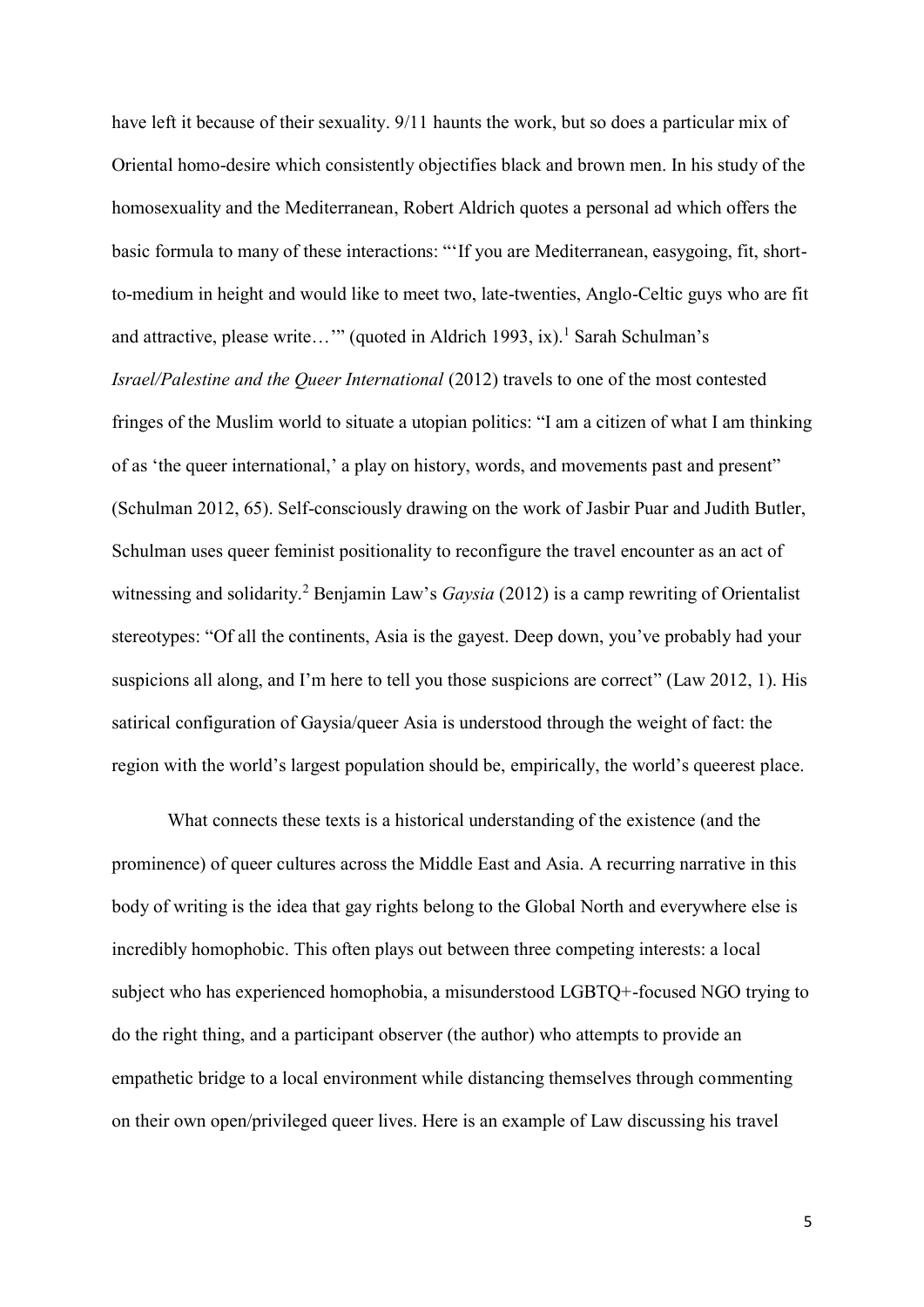through India and his interview with activists attached to the Naz Foundation (a leading HIV and LGBTQ+ charity in India):

They met with a lot of resistance. Older queens in the park would tell the younger boys not to listen to Anjali. She had come from the West, they said, and was spreading false rumours about a disease that didn't exist. Some of them speculated that the real reason Anjali was there was that she, like Baba Ramdev, wanted to make them all straight. Anjali laughed thinking about it now but, looking back, realised she had been on a steep learning curve too.

"You're very clear in the states when you go through your training," she said. "People are either straight, bi or gay. Here, in India, there's like this whole other world. One had to relearn everything." (Law 2012, 251)

The inadequacy of mapping a sexual vocabulary that has its roots in English and other European languages comes into sharp focus when Anjali tries to work with members of the third sex in India, such as *hijras*, for whom even the term "transgender" is a controversial appellation. With money for public health and advocacy for sexual minorities, alongside their recognition on a global scale being predominantly resourced by the Global North, what does it mean to be an Oriental queer – a figure so common in cultural representation and travel narratives, but rendered so invisible by a global LGBTQ+ agenda, which sees people like *hijras* as benefactors of queer liberation in the US, or Europe. This jarring moment, this "whole other world" and its encounter with the queer world we think we know in travel writing, is my focus.

This following discussion offers an overview of the disciplinary developments and entanglements in the study of travel writing, queer theory and postcolonial studies in order to understand the distance between mainstream studies of travel writing (especially on the topic of race), and sexuality. What would a sub-field of queer postcolonial travel look like?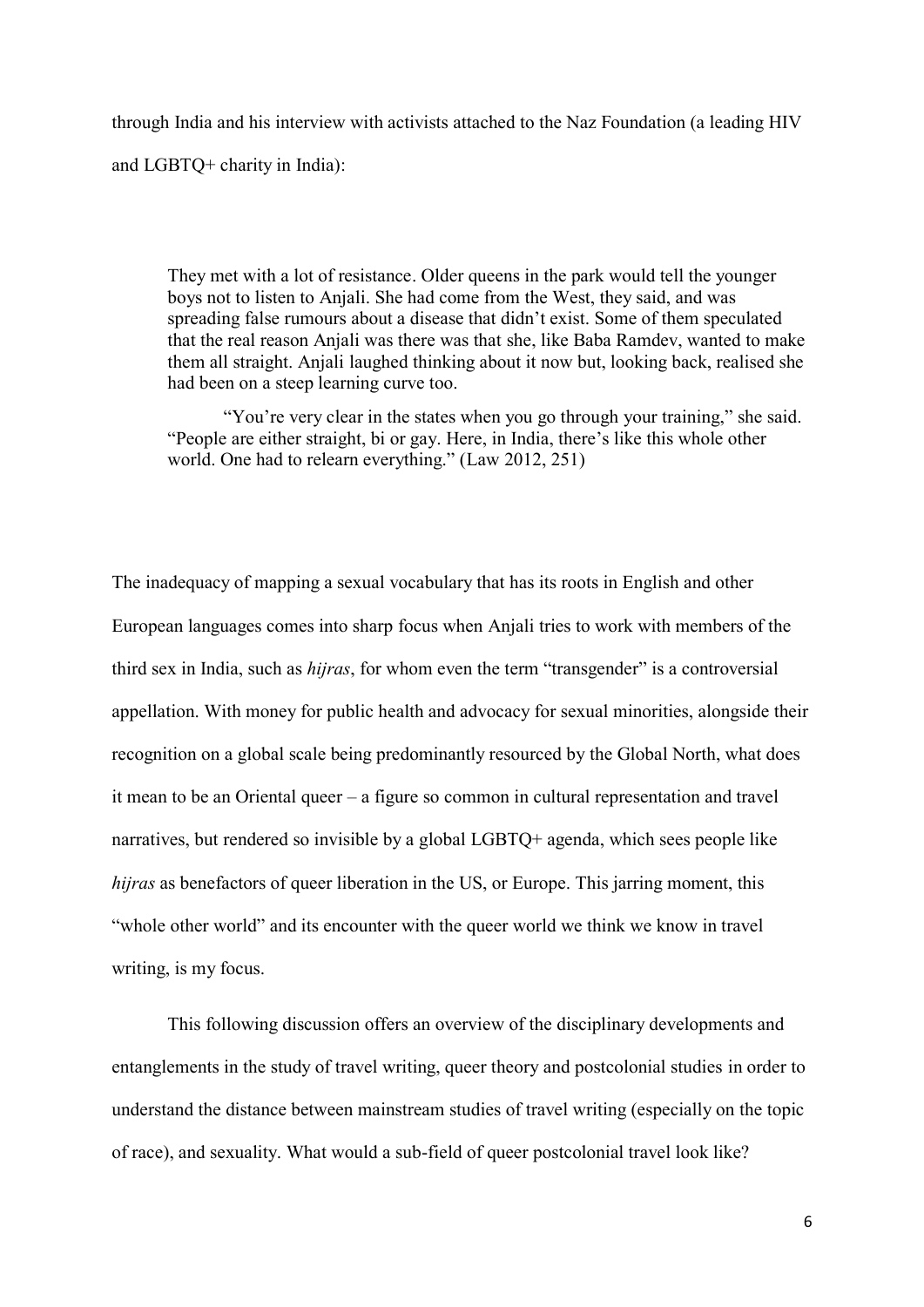Metaphors of travel and critiques of mobility find themselves on heavy rotation in studies of queer life, with Jay Prosser's 1999 comment, "Border crossing has become *the* trope for the end of our millennium" (Prosser 1999, 83) now requiring an indefinite extension. Despite the recurring interest in mobility in queer theory, there is remarkably little scholarship on queer travel writing (Mahn 2015). And while queer postcolonial studies, especially in literature and history has been energised by a generation of scholars who have queered postcolonial theory and used postcolonial theory to challenge the whiteness of queer studies, $3$  in the midst of this intellectual traffic, the study of travel writing has largely failed to produce a sustained engagement with queer theory. What makes this strange, and why the queer postcolonial has a particular resonance for travel writing, can be found in the source material used for historicised studies of queer life, especially around the Mediterranean, the Middle East and Asia, which frequently (re)turns to travel writing as an invaluable medium for understanding the way real encounters with sexual and racial "others" are conditioned by sexualised stereotypes and how travel accounts can provide evidentiary fodder for the perpetuation of those stereotypes. Recent studies of LGBTQ tourism underscore how the development and evolution of the global LGBTQ tourism industry is driven by and is predominantly for male middle-class travellers and tourists from the Global North.

Queer postcolonial travel writing can create a space for the examination of the nonfiction work of contemporary queer writers who use their personalised accounts of travel and tourism in the Middle East, across the Muslim world, and in Asia, to variously reinforce or challenge the Global North's perceived monopoly on "progressive" LGBTQ rights through activating dialogues between localised histories of (non-)heteronormative lives and practice with the contemporary politics of global, or universal, LGBTQ rights. This is a discussion which seeks to disaggregate some of the layered assumptions and histories which constitute non-white queer bodies in contemporary travel writing through using a longer view of

7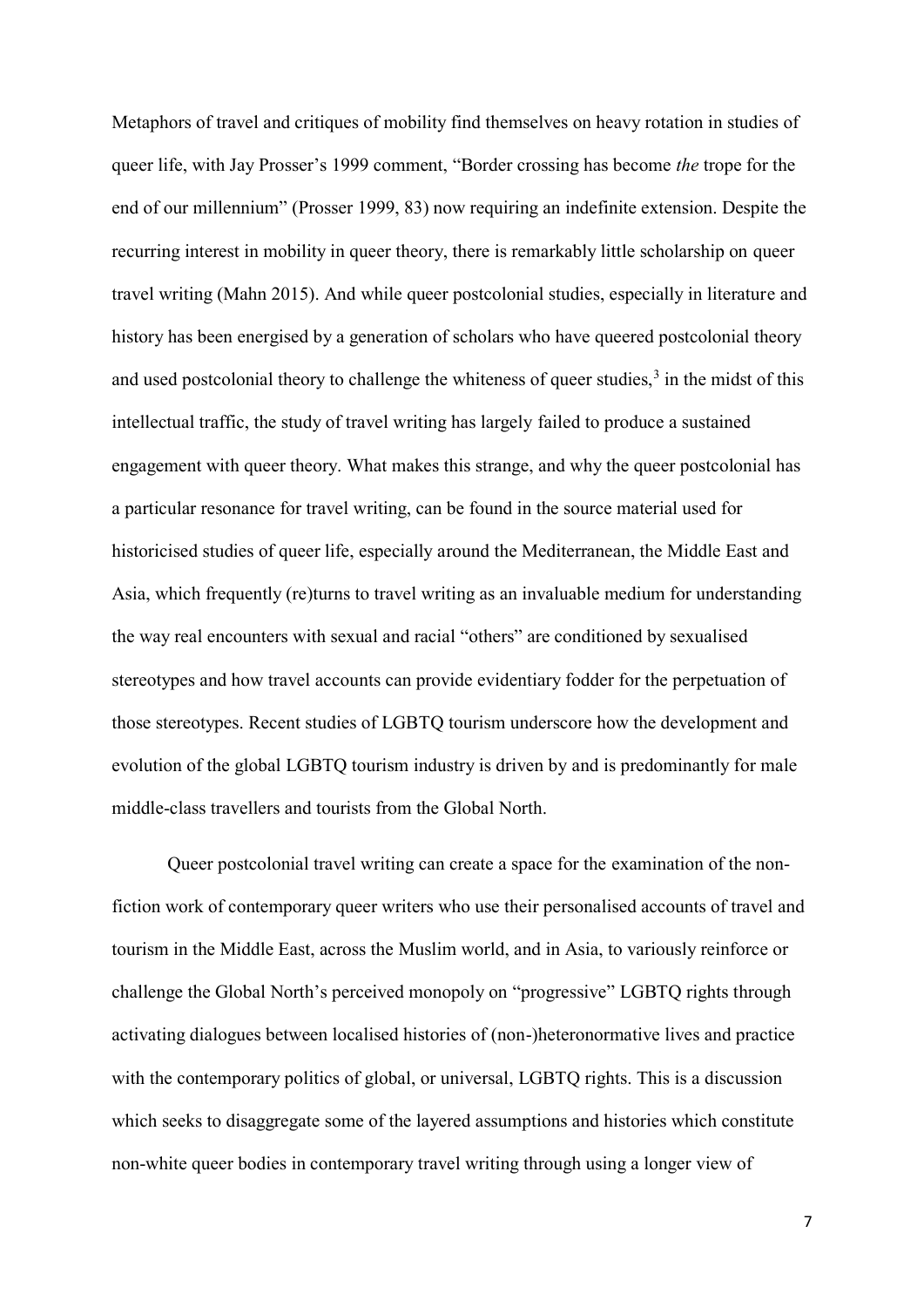homoeroticism's central importance in Orientalism and empire to ask why, and how, some of the most sexually "permissive" and progressive places in the world have come to be represented as some of the most homophobic and repressive to queers. How have Morocco, Afghanistan or India changed from being some of the queerest of places for travellers in the nineteenth and early twentieth century, to some of the most dangerous for same-sex encounters? While the geographical areas referenced in this article are not exclusively Muslim (Israel/Palestine, North Africa, the Middle East and South and South East Asia), the spectre of Orientalism and reality of contemporary Islamaphobia is a recurring theme that seeps into the characterisation of non-Western queer sexualities, namely, that they are prone to more extreme state-sponsored and cultural homophobia.

Queer accounts of travel do not have a natural or obvious place in the Travel Writing section of real or virtual bookshops, partially due to the perception of a diminishing interest in the genre as a whole. Contemporary travel writing, just like the novel, is constantly faced with the redundancy of its form. In Granta magazine's 2017 series "Is Travel Writing Dead?" novelists, self-proclaimed travel writers, and non-fiction writers came together to provide responses to the question (to which the answer was "no"). For the Pakistani novelist Mohsin Hamid, travel writing is not a simply a non-fiction genre, but a way of understanding the experience and condition of mobility in writing: "It sometimes seems to me that all my writing is travel writing. Perhaps this is because I have moved so much in my life: most of my first decade was spent in California, my second in Lahore, my third in New York, my fourth in London, and my fifth, thus far, in Lahore again" (Hamid 2017). For the self-styled global citizen and travel writer Pico Iyer, travel writing is far from dead: "If anything, it's broken out of its self-created shell, as more and more women give us their half of the world, and Paris is ever more crowded with visitors from Chengdu" (Iyer 2017). What marks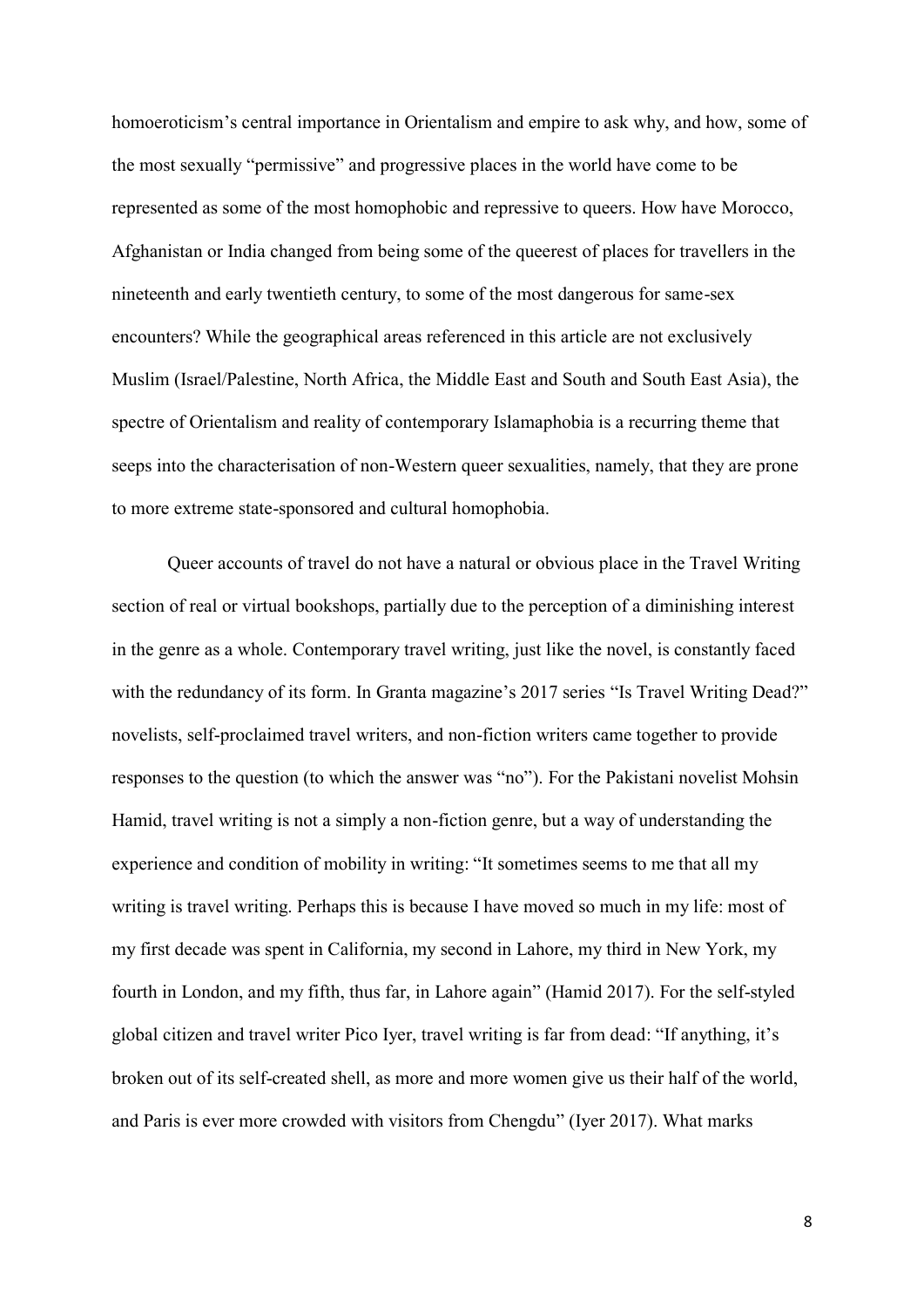contemporary travel writing apart from an earlier phase of writing so dominated by the colonial encounter is a distinct and destructive interest in old maps.<sup>4</sup>

The era of the (appearing straight but often queer) white European man on the road, reporting the world, may be over, but the problem for the genre is that finding what counts as travel writing requires an expansive approach that needs new maps. In her discussion of the map as metaphor in postmodern writing, Peta Mitchell traces a shift from the Enlightenment map metaphor as representing an all-encompassing or total representation of knowledge, to its more contemporary use: "In a world in which the real is no longer a given, the map becomes a key metaphor for the negotiation (physical and cognitive) required in order to derive meaning from our environment" (Mitchell 2008, 3). Map metaphors have moved to mapping metaphors which are informed by questions of perspective and distance. They are common currency in writing about travel: for instance, "To a certain extent, however, travel writing is inevitably one-way traffic, because Europeans mapped the world rather than the world mapping them' (Clark 1999, 3); or Graham Greene's *Journeys without Maps* ([1936) which describes a blank space on a map marked "Cannibals" as a prompting desire for travel (the "blank" area is Liberia). In a discussion of the prevalence of travel in transgender narratives, Aren Aizura asks: "What different accounts might we arrive at by deconstructing the travel metaphor's historical, geographical, and racially specific logics rather than understanding the travel metaphor as impelled by individual autobiographies?" (Aizura 2018, 34). Questioning what impels map-making, real and imaginary, has become the paradigmatic shift in studies of travel writing from the past thirty years, with a particular emphasis on the postcolonial and the global, but extremely rarely about the queer.<sup>5</sup> Queer travel writing has been overwhelmingly dominated by the experience of white middle-class men.

The walls around this study are papered with three competing attempts to construct transnational geographies of queer sex(ualities). The first is Richard Burton's imaginary map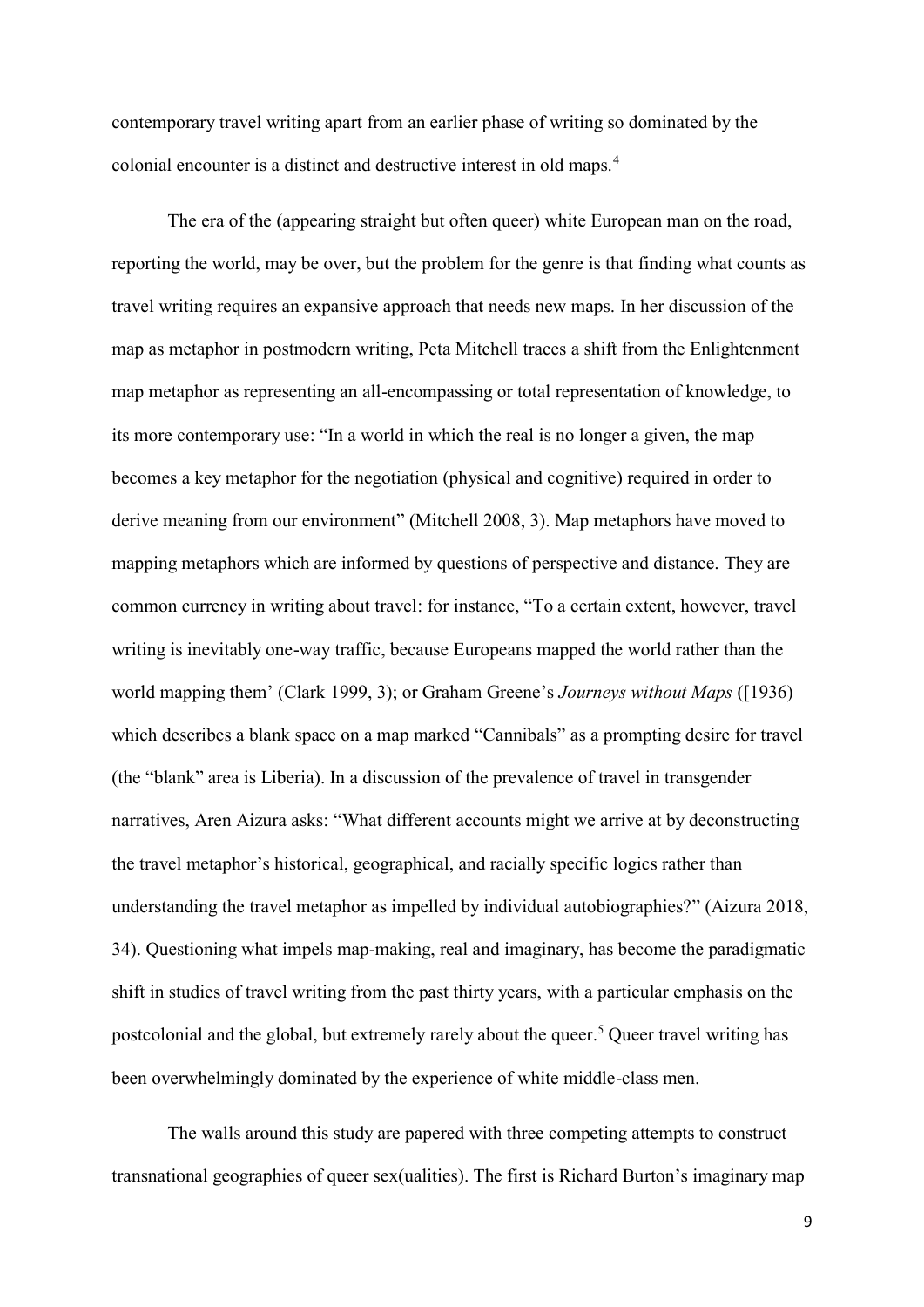of Pederasty from 1885. As an Orientalist *par excellence*, Burton's map in this study represents the co-ordinated efforts of travellers, from classicists and anthropologists, to colonial officials and scientists, to offer a taxonomy of sexual perversity that interlaced racism and homophobia. The second map is a series produced by the International Lesbian and Gay Association (ILGA) documenting the change in sexual orientation laws across the world. This is a map which various government websites reference to advise on safety for LGBTQ citizens who may be travellers or tourists. Replicating the rights of heteronormative citizens (especially marriage equality) becomes the barometer for the quality of queer life. While some legislatures have laws explicitly forbidding same-sex contact (often hangovers of colonial law), the lack of explicit recognition of queer rights becomes the canary in the mine. The third map, *Queering the Map*, is:

a community-generated mapping project that geo-locates queer moments, memories and histories in relation to physical space. As queer life becomes increasingly less centred on specific neighbourhoods and the buildings within them, notions of "queer space" become more abstract and less tied to concrete geographical locations. (*Queering the Map*).

*Queering the Map* alludes to how the increasing mainstream acceptance of LGBTQ people in the Global North combined with the gentrification of LGBTQ spaces, particularly in Europe and North America, has led to their erasure (Schulman 2012; McLean 2018). *Queering the Map* invites participants to geo-locate their embodied feelings of queerness.<sup>6</sup> While the map is most densely populated with content from North America and Europe, there are an increasing number of tags across the world, pinning queer feelings along with the feeling of place.<sup>7</sup> The operation of *Queering the Map* that resonates in this work is the attempt to connect feelings of queer intimacy across the globe, to curate/create transperiphal solidarities that reads some kind of continuity between a first kiss in Delhi and falling in love in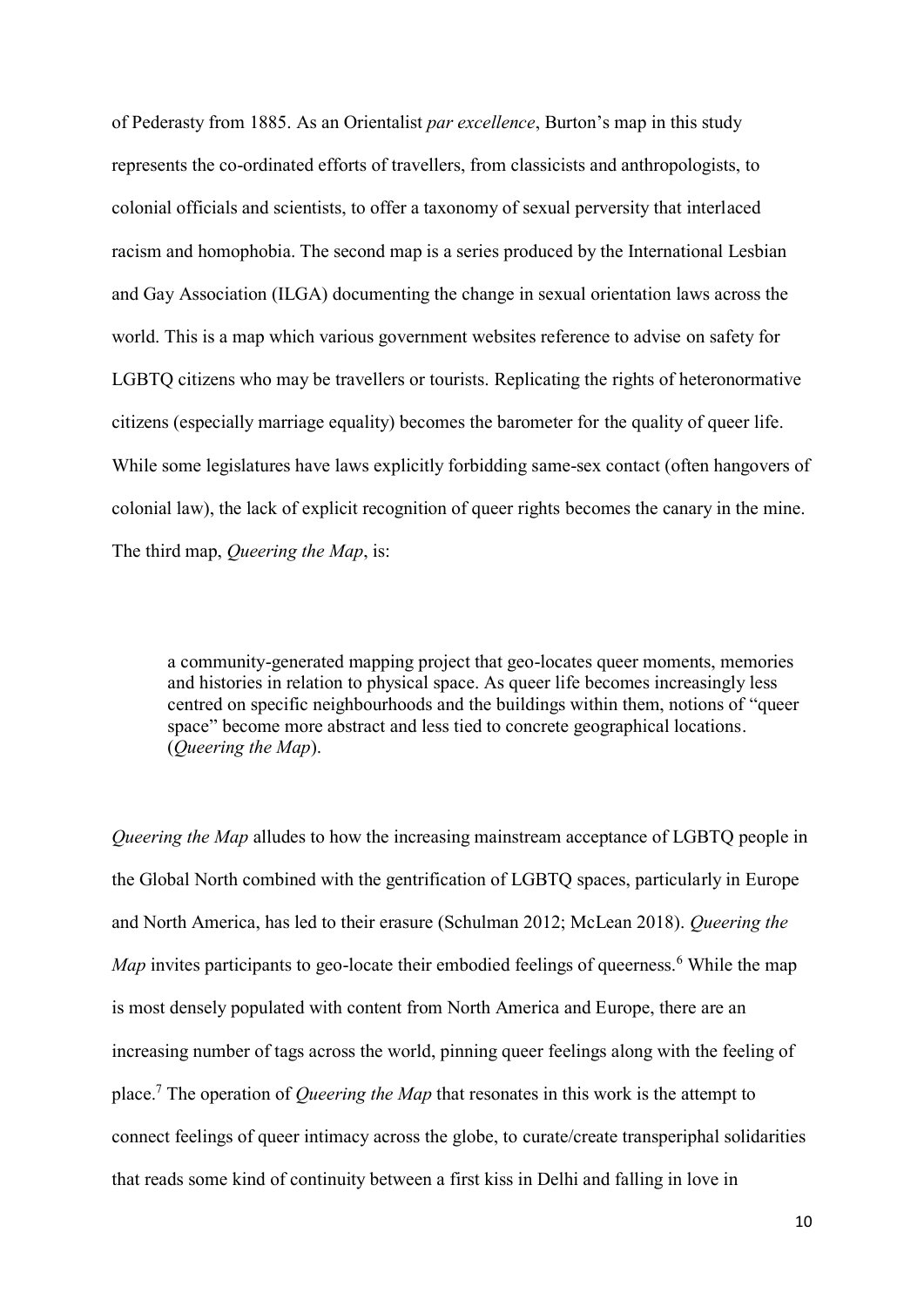Montreal. This is not to erase the stark differences between the context of the encounters, or the histories and political currents that make the identification of queer identities and bodies possible. Rather, it is to speculate about the motivation to use creative methods that resist the consumer frameworks of tourism, or the political frameworks of global LGBTQ politics, to think queerly across borders. The rest of this article outlines the taxonomies that underpin these maps. It begins with the discussion of the recurring importance of Orientalism, especially in light of recent work, to read the importance of homoeroticism and homosexuality back into its history. It then touches on work in queer diaspora studies and geopolitical queer theory to decentre the Eurocentrism of queer theory, itself a challenge to the envisioning of "global queer" rights or subjects.

The Orientalist and traveller Richard Burton's "Terminal Essay", published as part of the translation of *Arabian Nights* in 1885, undertakes a tentative queer cartography in a section on "Pederasty". Identifying the most appropriate co-ordinates and climates for samesex contact, his "Sotadic Zone" is a geographical stretch that runs from the northern Mediterranean (N. Lat, 43 degrees) to its southern shore (N. Lat, 30 degrees).<sup>8</sup> The resulting corridor, which encapsulates Italy, Greece, Morocco and Egypt, runs eastward through the Levant, narrowing around Asia Minor (Afghanistan, Sind and Punjab are included, but not the southern states of India), only to expand to encapsulate most of Asia. Running along the contours of his imaginary map, Burton argues for a topographical approach which uses "geographical and climatic, not racial" factors to explain deviation in normative sexual practices. Navigating the British censor with his own personal and intellectual interests in homosexuality, Burton's tone has degrees of knowing that invite the right kind of audience to read against the grain: "Within the Sotadic Zone the Vice is popular and endemic, held at the worst to be a mere peccadillo, whilst the races to the North and South of the limits here defined practise it only sporadically amid the opprobrium of their fellows who, as a rule, are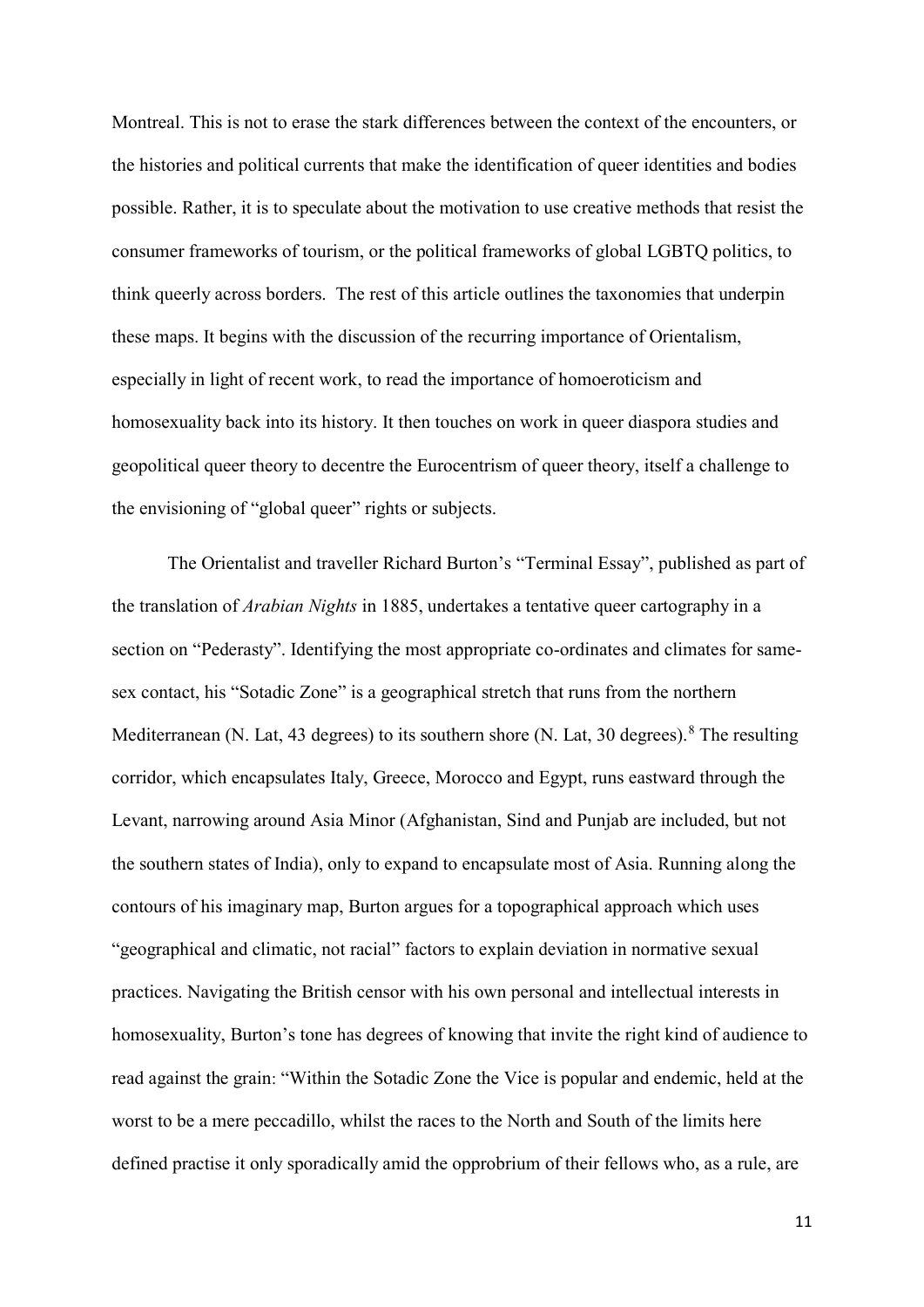physically incapable of performing the operation and look upon it with the liveliest disgust" (Burton 1886, 177). Travelling through discussions of "Greek love", Orientalism, and observations on sexual customs across the world, Burton describes a (distinctly non-Northern European) queer world with historical depth, diversity and massive geographical expanse. It is hard to think of a better advertisement for some of Burton's fellow British travellers (particularly men) for whom more temperate climates could yield sexual lives and encounters rendered dangerous or impossible by legislation and attitudes in the UK.

For travel writing, tracing both the central importance of homoeroticism to Orientalism and Orientalism's afterlives in more contemporary travel writing have often gone as unconnected enterprises. Joseph Allen Boone's *The Homoerotics of Orientalism* (2015) has provided an exemplary queer corrective to Edward Said's *Orientalism* (1978), demonstrating the extent to which fantasy-driven representations of Oriental queers permeated the Western imagination, despite the overwhelming heterosexism of Said's original project.<sup>9</sup> Boone's work is in some ways a counterpart to Meyda Yeğenğolu's (1998) work on feminism and Orientalism and Reina Lewis's (2004) work on women travellers and Orientalism, and part of a larger continuing critique of Said's work which points to the temptation to read the Orient as a static and closed system, something acted upon rather than acting, while consistently returning to the revivification of his original text through new critical paradigms. A productive starting point for queering postcolonial travel writing is to group together contemporary queer-identified writers, loosely travelling in what would be identified as the Eurasian portion of Burton's Sotadic Zone, whose imaginary maps recontour the area covered by the Sotadic Zone into some of the most homophobic and impossible territories for queer life in the world.

This inquiry draws on the concerns of an emerging field at the intersection of area studies, postcolonial studies and queer theory that critiques the citational circuits which limit

12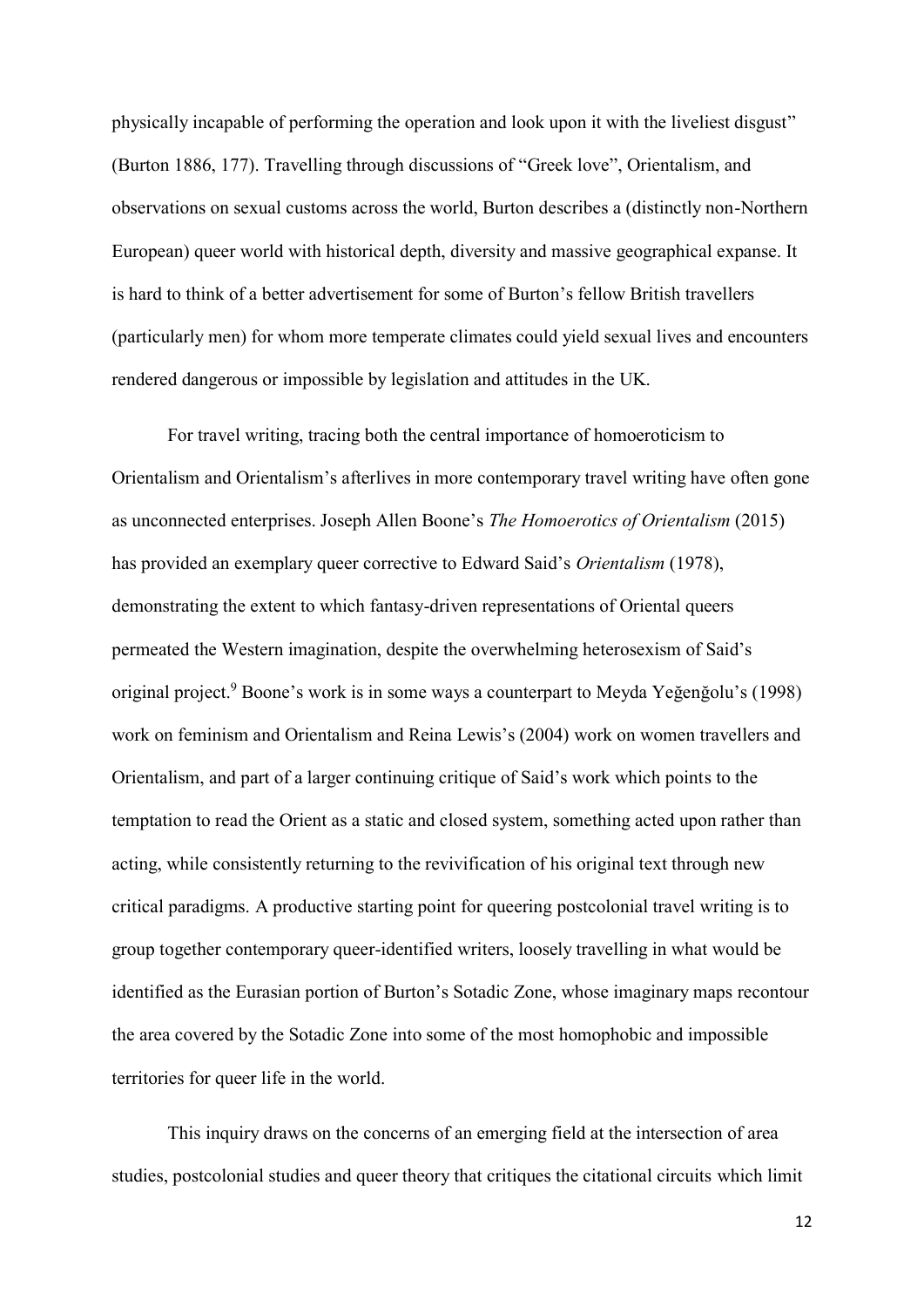the critical and imaginative scope of queer theory. How well do the critical templates and assumptions produced by queer theory in the Global North work with, suit, or take account of the diversity of sexual difference across the globe? As Miskdashi and Puar have argued, "At the outset, the work of queer theorists in area studies (rarely read by queer theory as 'Queer Theory' and often relegated to 'sexuality studies') is understood as a 'case study' of specifics rather than an interruption of the canonical treatments of the area studies field at large" (Miskdashi and Puar 2016, 216). Disciplinary cleavages have conspired to edge out or marginalise knowledge about, primarily, queerness outside the experience of whiteness. For Arondekar, "geopolitical sites (particularly in the Global South) continue to be read as obdurately and enticingly unresponsive – literally ungraspable forms" (Arondekar 2016b, 333). The substantial archival and socio-cultural work of critics such as Anjali Arondekar (2016a) and Khaled El-Rouayheb (2005), have been part of a powerful effort to rewire the historical framework of queer studies and the historical understanding of the operation of gender and sexuality beyond simply adding case studies demonstrating difference. The rise of global NGOs to protect or advocate for queer people has been a by-product of a LGBTQ civil rights movement in the Global North that responded to repressive state and cultural apparatuses. The exporting of queer liberation or rights has not adequately dealt with, or engaged with, the histories of colonialisation and racism that produced homophobic legislation across parts of Africa and South and South East Asia. Gayatri Gopinath argues that models for global LGBTQ rights assume the "rewriting colonial constructions of 'Third World' sexualities as anterior, pre-modern, and in need of Western political developments – constructions that are rearticulated by contemporary gay and lesbian transnational politics" (Gopinath 2005, 12).

The ILGA (International Lesbian, Gay, Bisexual, Trans and Intersex Association), an NGO which represents over a thousand international LGBTQI+ organisations, has been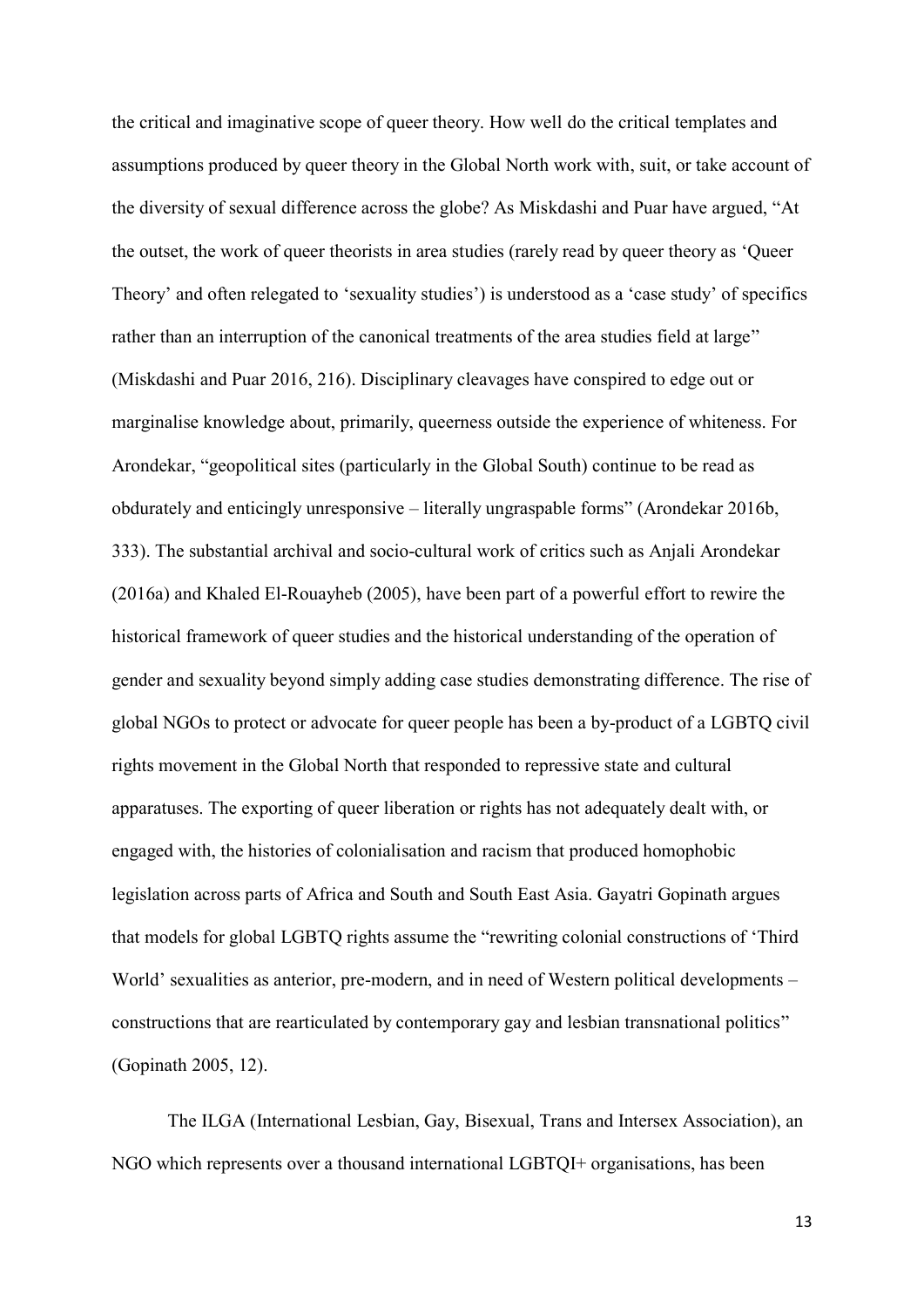producing overview maps charting the national legal status of LGBTQI+ people across the world.<sup>10</sup> The 2017 map showing the equal recognition of same-sex relationships and adoption rights is largely restricted to the Americas, Europe, South Africa and Australia (Israel and Taiwan are notable exceptions). In the 1999 preface to *Gender Trouble,* Judith Butler revises some of her earlier arguments, making room for a universal basis for sexual rights without the wholesale contradiction of her work on the very impossibility of universal categories. On the ethical potential of universality, she comments,

I came to see the term has important strategic use precisely as a non-substantial and open-ended category and I worked with an extraordinary group of activists first as a board member and then as board chair of the International Gay and Lesbian Human Rights Commission (1994-7), an organisation that represents sexual minorities on a broad range of human rights issues. There I came to understand how the assertion of universality can be proleptic and performative, conjuring a reality that does not yet exist, and holding out the possibility for a convergence of cultural horizons that have not yet met. (Butler [1999] 2010, xvii-xviii)

One of the most vocal and vociferous critics of global LGBTQ organisations, especially in the Middle and Near East, has been Joseph Massad: "Western male white-dominated organizations (The International Lesbian and Gay Association – ILGA – and the International Gay and Lesbian Human Rights Commission – IGHLRC) sprang up to defend the rights of 'gays and lesbian' all over the world and to advocate on her behalf […] it is these missionary tasks, the discourse that produces them, and the organizations that represent them which constitute what I call the Gay International" (Massad 2007, 161). While Massad is right to highlight how some racist strategies within the operation of Orientalism have tracked across into scholarly work (used as cultural evidence or commentary) that has been used and cited by key LGBTQ NGOs, his own counter-proposal of what Muslim cultures have been or look like itself relies on pointing to another evidence base which disproves the existence of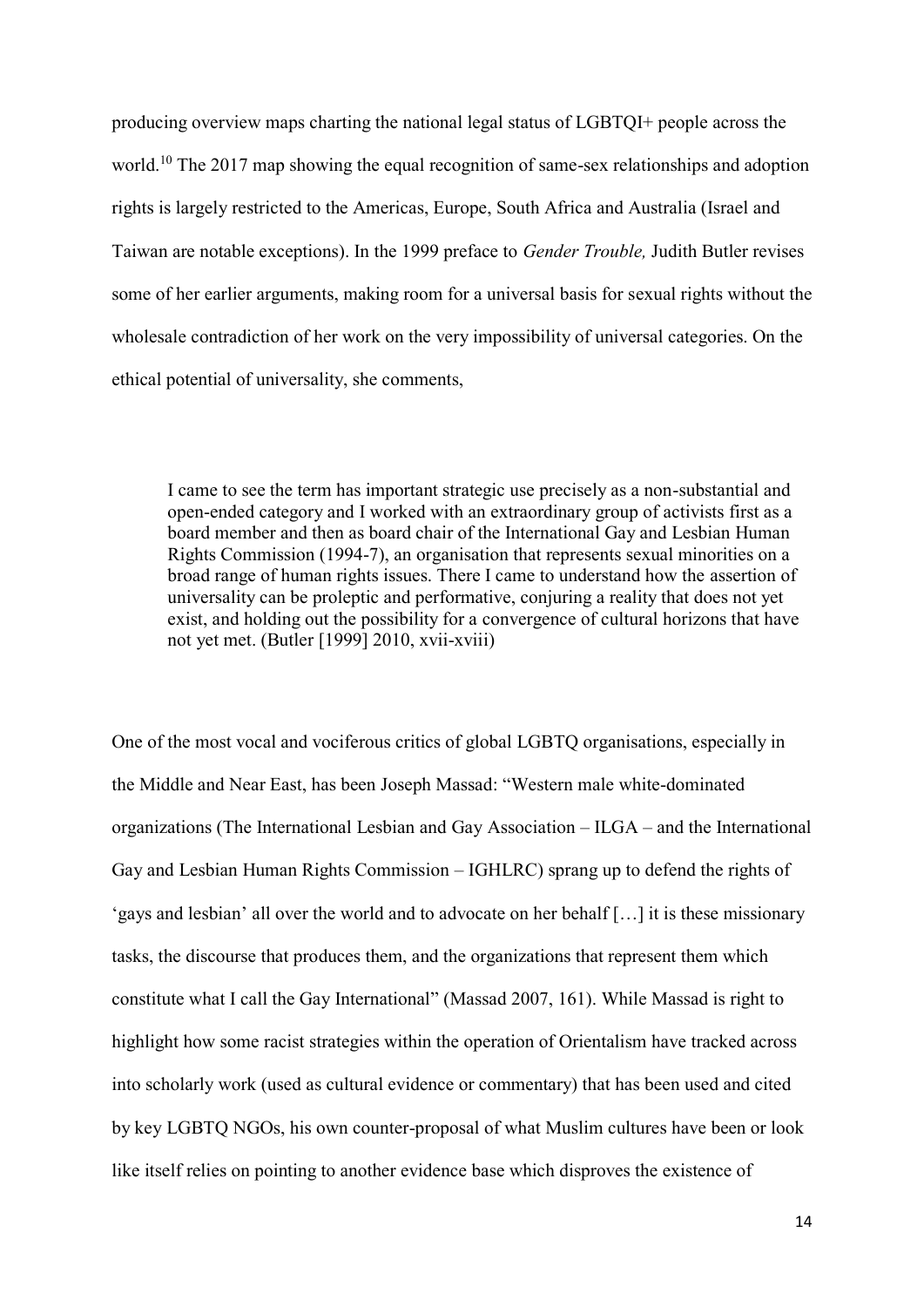homosexuality as a meaningful category of existence or identification. As Aleardo Zanghellini has argued, "homosexuality happens to be, for conceptual, demographic, strategic, and historical reasons, a particularly suitable field on which to enact the context of identity politics" (Zanghellini 2009, 271).

Ruth Vanita (2002) and Naisargi N Dave (2012), in particular, have pointed to the power and relevance of reading queer subjects globally, especially as the legacies of colonialism and contemporary discourses around homosexuality across the world identify, marginalise and punish sexual minorities. Puar's work on the operation of homonationalism has been invaluable for suturing the relationship between queers and the state (Duggan 1994) with an understanding of how racism operates to privilege the white homonormative subject. In *Israel/Palestine*, Schulman lists news stories to evidence this project:

In the Netherlands, 22 percent of readers of *Gay Krant*, a popular gay magazine, announced their support for Geert Wilders's anti-immigrant Party for Freedom.  $[\ldots]$ 

In London, Safra Project, a queer Muslim organization, asked white gays to cancel a pride march in an immigrant neighbourhood partially because of its associations with the English Defense League, a Far Right group.

In Norway, Anders Behring Breivik, who killed scores of Muslim teenagers at a youth camp, cited American gay writer Bruce Bawer's anti-Muslim essays among his influences. (Schulman 2012, 104)

Schulman, through Puar, demonstrates how racism can be utilised as a tool to reinforce race as an axiom of difference that cannot be disrupted by, or undone by, queer alliances.<sup>11</sup> This body of work sits uncomfortably with the work of Jeffrey Weeks and Gregory Woods, leading gay intellectuals for whom the successes of the LGBTQ movement in Europe can offer an up-scalable template for LGBTQ rights everywhere.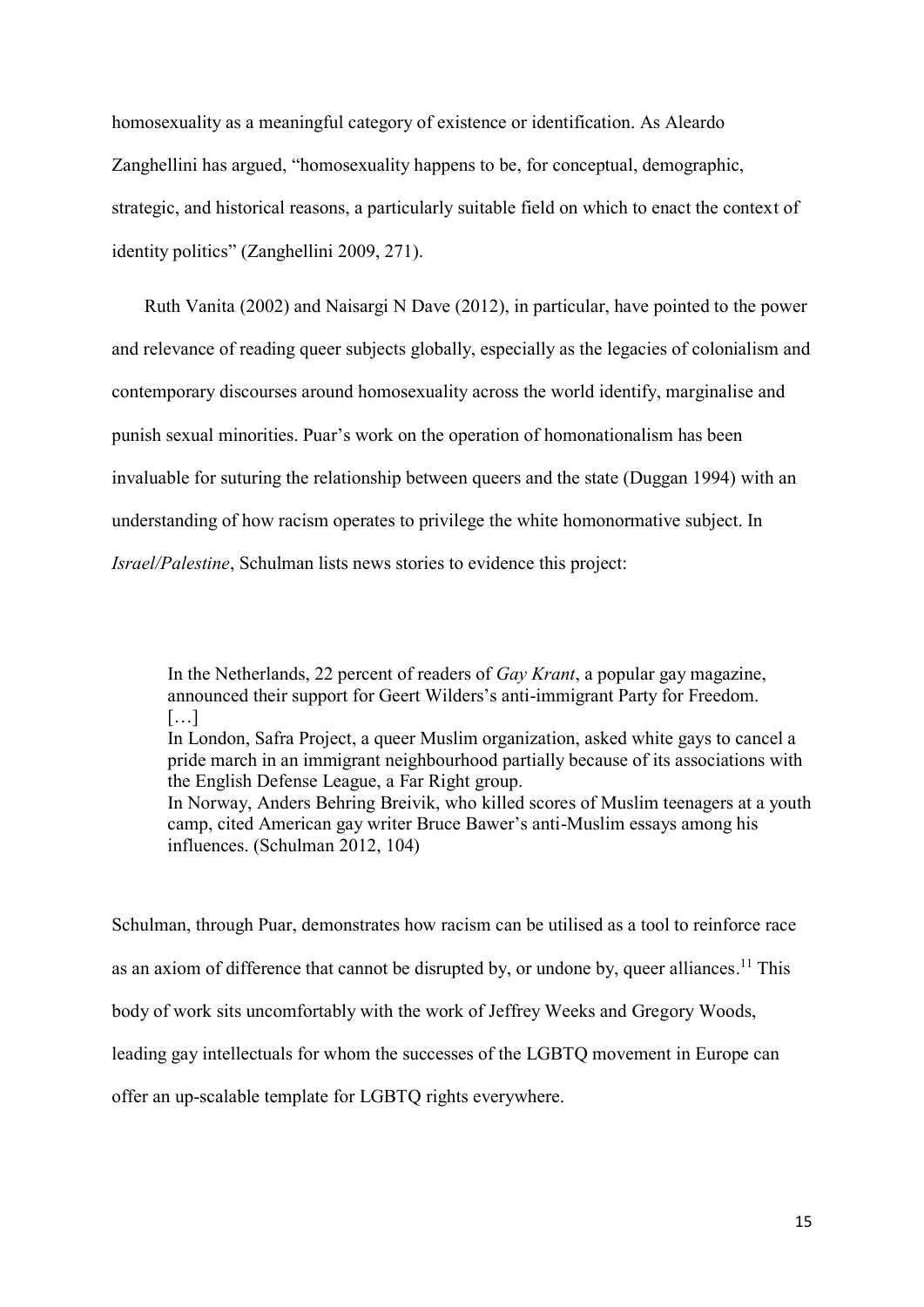Jeffrey Weeks, in *The World We Have Won: The Remaking of Erotic and Intimate Lives* (2007), argues that, "We are living […] in a world of transition, in the midst of a long, convoluted, messy unfinished but profound revolution that has transformed the possibilities of living our sexual diversity and creating intimate lives" (Weeks 2007, 3).<sup>12</sup> The transformation Weeks describes speaks to the gay travel writing of the 1990s and early 2000s which uses travel as a way of exploring the "messy" possibilities of gay life. The revolution in gay rights and visibility in North America and parts of Europe that Weeks alludes to does not necessarily correlate with a revolution in social attitudes about other cultures when it comes to travel. In other words, while the possibility of gay travel writing may be the consequence of a form of social "revolution", that revolution does not necessarily guarantee that the style or content of gay travel writing in this period is transgressive in its expression. Holland and Huggan argue, "now that homosexuality is no longer intrinsically transgressive in white cultures, gay travels has become a field in its own right, connected with guiding gay travellers to favourable locales rather than with recording trajectories of sexual play in more or less coded discourses" (Holland and Huggan 2000, 134). Somewhere in the balance between Weeks and Holland and Huggan is the precarious niche in which queer travel writing finds itself: its interest is often deemed to be the testimony or documentation of gay life, but the increasing recognition of gay lives in mainstream society in the Global North undermines its transgressive minority appeal. Instead, its transgressive appeal is relocated to places "dangerous" for queers, a route which inevitably leads to the activation of racist stereotypes about the homophonic Global South, and particularly Muslim cultures.

If postcolonial travel writing has been about decentring the importance of the European and North American gaze, then queering postcolonial travel writing is not only about decentring the experience of heteronormativity in the travel encounter, but also about questioning the project to normalise, or make recognisable, queer bodies across the world.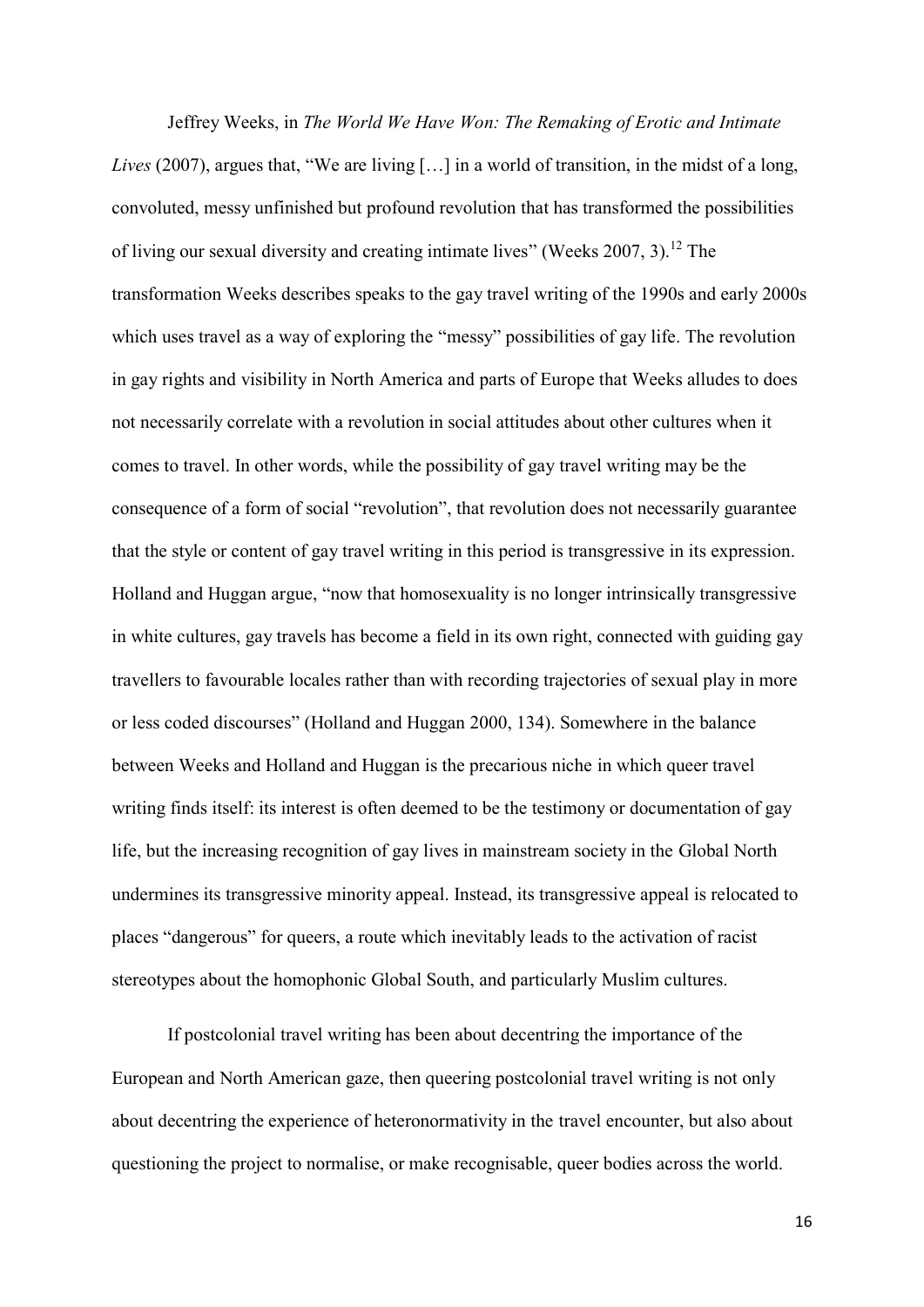Writers such as Michael Luongo, Bani Amor, and Benjamin Law, Sarah Schulman, and many others, are representatives of a new wave of queer postcolonial travel writing. They are all members of queer diasporas whose hybridised ethnic and/or national experience intersects with the experience of being a sexual minority. They all directly address this experience as a motivator to travel queerly or in queer places.

This article is a marked departure from the history of gay travel writing, which has been so dominated by white men. The discussion is also a deviation from existing debates in postcolonial travel writing, which have significantly underestimated the importance of sexuality as a criterion of difference, especially at the interface of histories of colonisation and globalisation. These departures, I argue, are not about telling a story about the emergence of a new genre or sub-genre: rather, they ask how contemporary travel writing can be understood as the layering of the three cartographies this article has touched on. This operation is less about the emergence of a sub-genre, and more about understanding patterns, movements, and histories which have always been there. The point of emergence is our awareness as scholars of the centrality of queerness to the representation of race in travel writing.

## **Disclosure statement**

No potential conflict of interest was reported by the author.

## **References**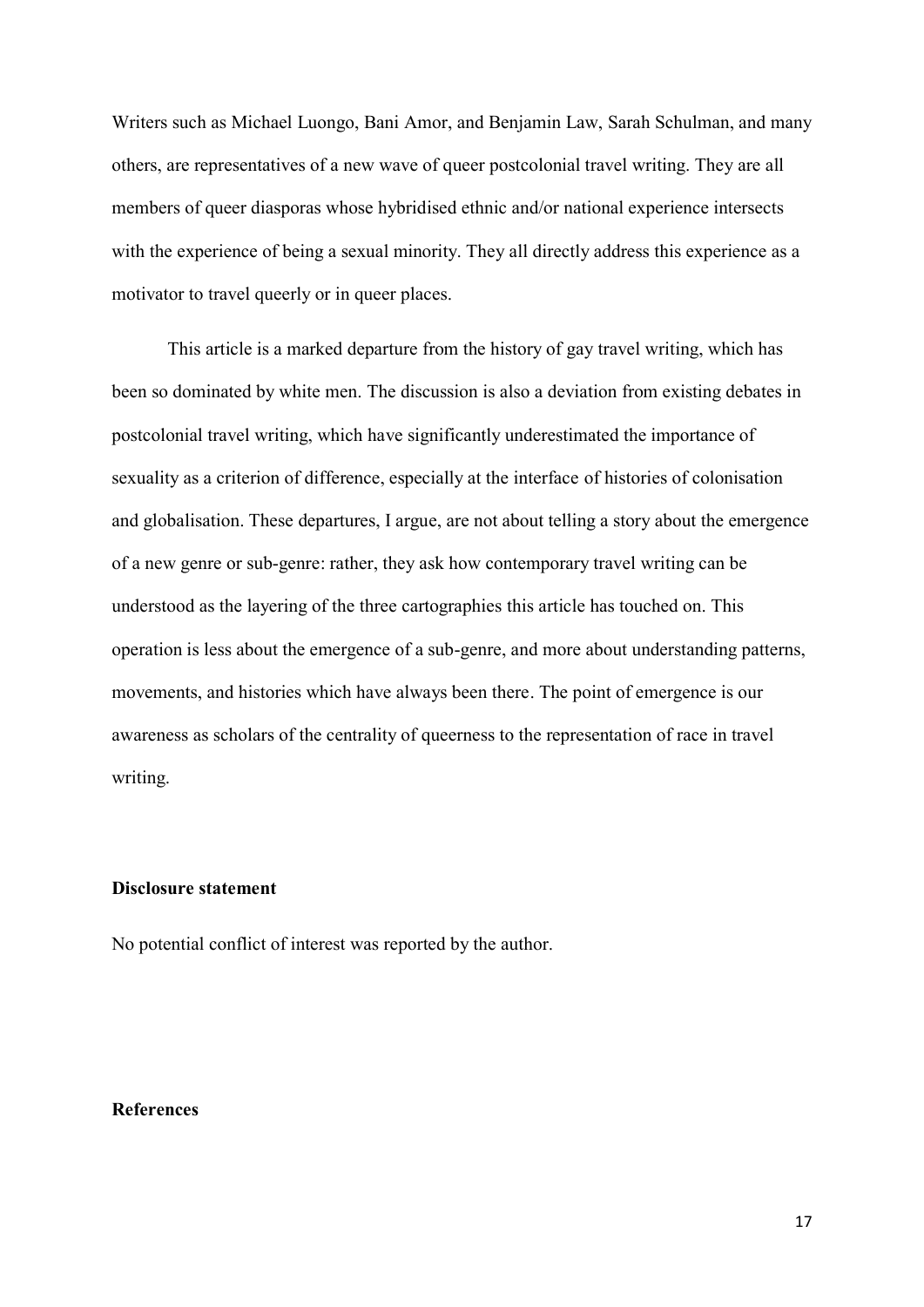- Ahmed, Sara. 2004. *The Cultural Politics of Emotion*. Edinburgh: Edinburgh University Press.
- Aizura, Aren Z. 2018. *Mobile Subjects: Transnational Imaginaries of Gender Assignment*. Durham: Duke University Press.

Aldrich, Robert. 2002. *Colonialism and Homosexuality*. London: Routledge.

Altman, Dennis. 2001. "Rupture or Continuity? The Internationalization of Gay Identities." In *Post-colonial, queer*, edited by John C. Hawley, 19-41. Albany: SUNY Press.

Altman, Derek and Jonathan Symons. 2016. *Queer Wars*. Cambridge: Polity Press.

- Arondekar, Anjali and Geeta Patel. 2016a. "Area Impossible: Notes Towards an Introduction." *GLQ* 22 (2): 151-171.
- Arondekar, Anjali. 2016b. "Thinking Sex with Geopolitics." *WSQ: Women's Studies Quarterly* 44 (3): 332-335. *Project MUSE*, [doi:10.1353/wsq.2016.0066.](http://doi.org/10.1353/wsq.2016.0066)

Amor, Bani. 2017. "The Fragility of the Western Traveler." *Bitch Media*, July 20.

- Bacchetta, Paola. 1999. "When the (Hindu) Nation Exiles Its Queers." *Social Text* 61, 141– 166. *JSTOR*, [www.jstor.org/stable/488684.](http://www.jstor.org/stable/488684)
- Boone, Joseph Allen. 2015. *The Homoerotics of Orientalism*. New York: Columbia University Press.
- Burton, Richard F. 1886. "Terminal Essay." In *The Book of the Thousand Nights and a Night: a Plain and Literal Translation of the Arabian Nights Entertainments*. London: Burton Club. Vol 10.

Butler, Judith. (1999) 2010. *Gender Trouble*. New York: Routledge.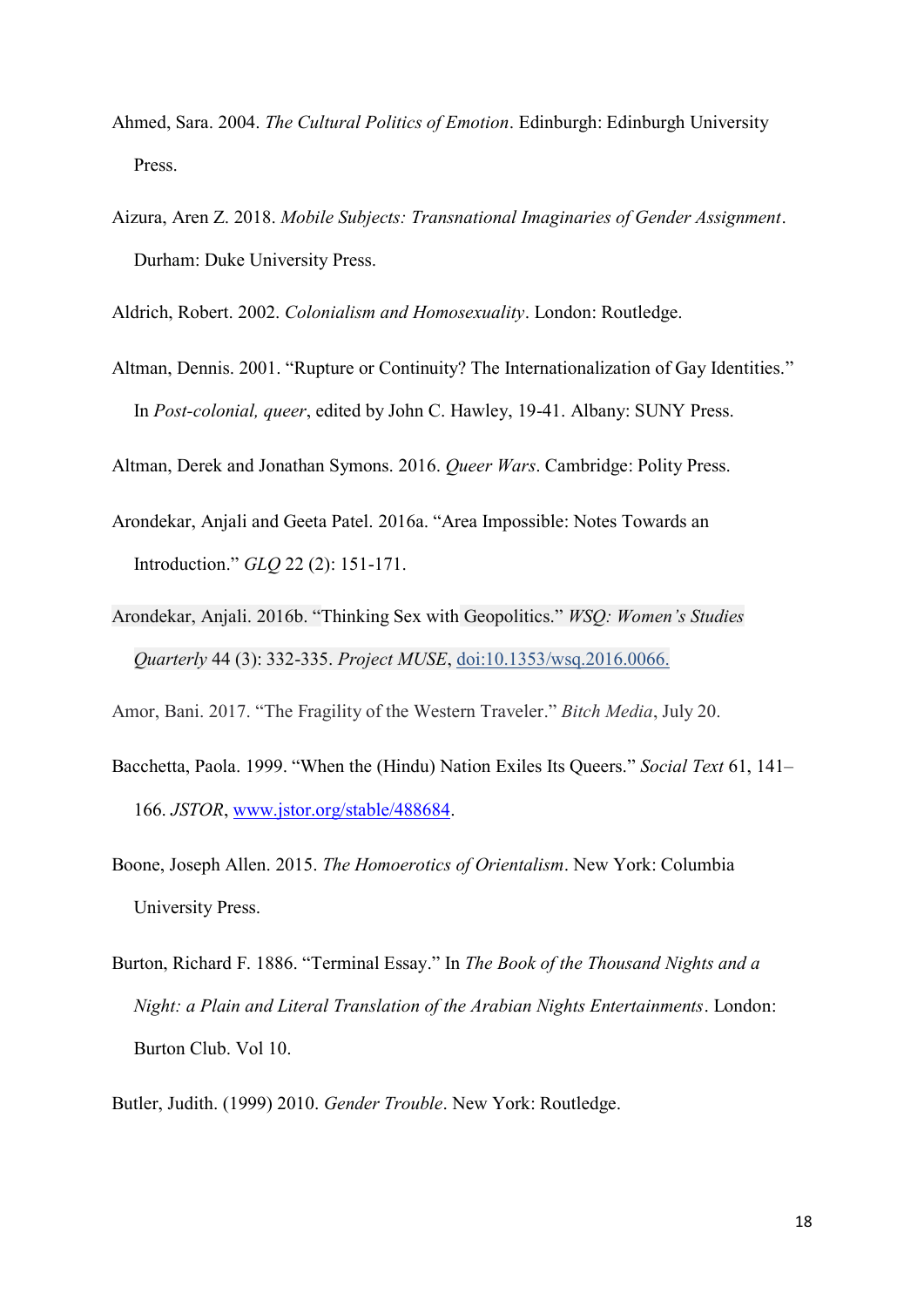- Butler, Judith. 2004. *Precarious Life: The Powers of Mourning and Violence*. London: Verso, 2004.
- Casey, Mark, and Thomas Thurnell-Read, eds. 2014. *Men, Masculinities, Travel and Tourism.* Basingstoke: Palgrave.
- Chatterjee, Shraddha. 2018. *Queer Politics in India: Towards Sexual Subaltern Subjects*. Routledge.
- Clark, Steve. 1999. "Introduction." In *Travel Writing and Empire: Postcolonial Theory in Transit*, 1-28. London: Zed Books.
- Clarke, Robert, ed. 2017. *The Cambridge Companion to Postcolonial Travel Writing*. Cambridge: Cambridge University Press.

Dasgupta, Rohit K. 2017. *Digital Queer Cultures in India*. London: Routledge.

- Dave, Naisargi N. 2012. *Queer Activism in India: A Story in the Anthropology of Ethics.*  Durham: Duke University Press.
- Duggan, Lisa. 1994. "Queering the State." *Social Text* 39, 1-14.
- Edwards Justin D., and Rune Grauland, eds. 2012. *Postcolonial Travel Writing.* London: Palgrave.
- El-Rouayheb, Khaled. 2005. *Before Homosexuality in the Arab-Islamic Word, 1500-1800*. Chicago: Chicago University Press.
- Gopinath, Gayatri. 2005. *Impossible Desires: Queer Diasporas and South Asian Popular Cultures*. Durham: Duke University Press.

Greene, Graham. (1936) 2010. *Journeys Without Maps*. London: Penguin.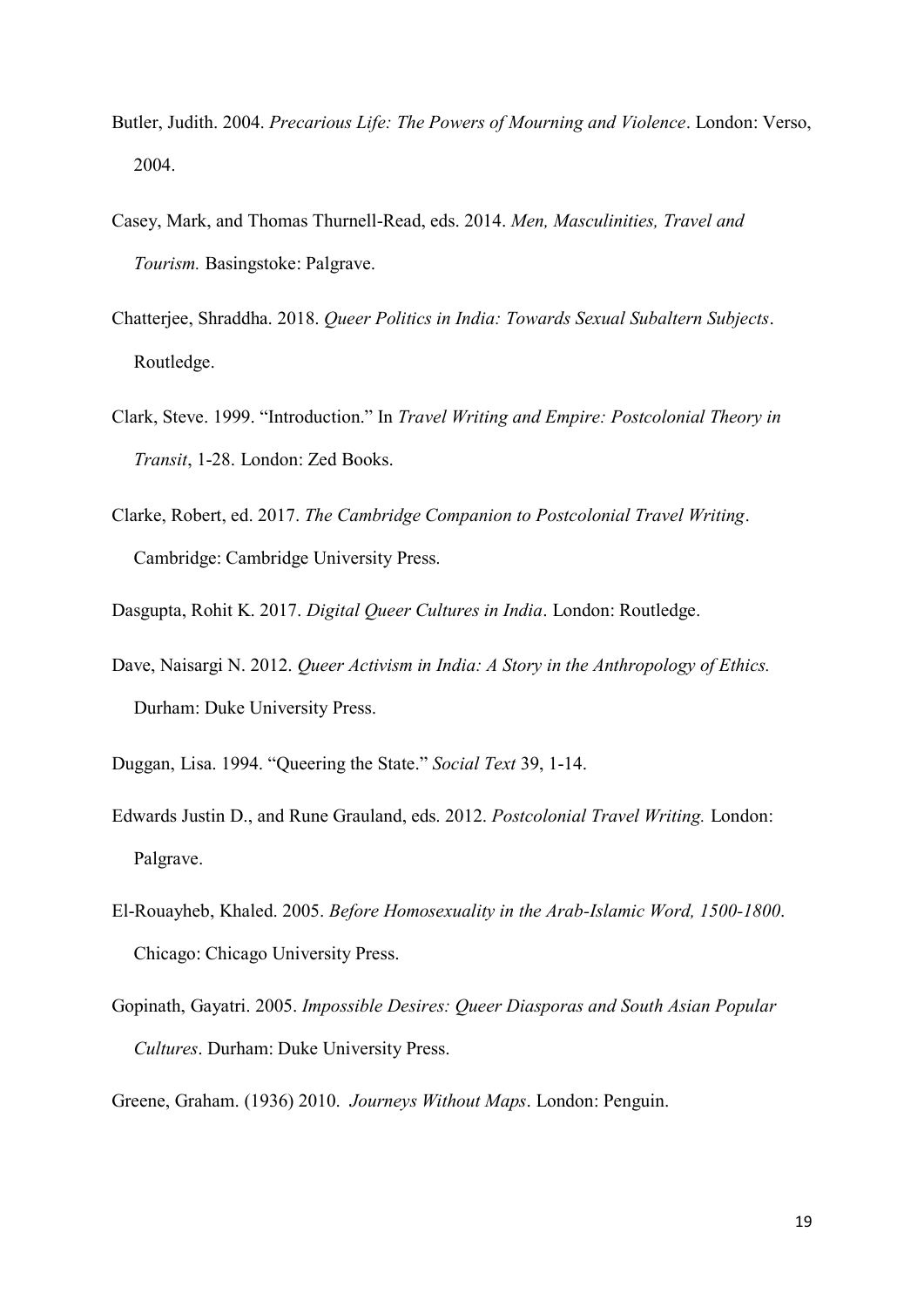- Hamid, Mohsin. 2017. '"Travel Writing Dead?" *Granta* 138, 8 Feb. [https://granta.com/is](https://granta.com/is-travel-writing-dead-hamid/)[travel-writing-dead-hamid/](https://granta.com/is-travel-writing-dead-hamid/)
- Haraway, Donna. 1991. *Simians, Cyborgs and Women*. New York: Routledge.

Hawley, John C., ed. 2001. *Post-colonial, queer*. Albany: SUNY Press.

- Hendricks, Pepe. 2016. "Queer Muslim love: a time for *ijtihad*." *Theology & Sexuality* 22 (1- 2): 102-113. DOI: [10.1080/13558358.2017.1296691.](https://doi.org/10.1080/13558358.2017.1296691)
- Holland, Patrick, and Graham Huggan. 2000. *Tourists with Typewriters: Critical Reflections on Contemporary Travel Writing*. Ann Abor: University of Michigan Press.
- Iyer. Pico. 2017. "Is Travel Writing Dead?" *Granta* 138, 8 Feb. [https://granta.com/is-travel](https://granta.com/is-travel-writing-dead-iyer/)[writing-dead-iyer/](https://granta.com/is-travel-writing-dead-iyer/)
- Law, Benjamin. 2012. *Gaysia: Adventures in the Queer East*. Berkeley: Cleis Press.
- Lewis, Reina. 2004. *Rethinking Orientalism: Women, Travel and the Ottoman Harem*. London: I.B. Tauris.
- Luongo, M., ed. 2007. *Gay Travels in the Muslim World.* New York: Harrington Park Press, 2007.
- Martel, Frédéric. 2018. *Global Gay: How Gay Culture is Changing the World.* Translated by Patsy Baudoin. Cambridge: MIT Press.

Massad, Joseph A. 2007. *Desiring Arabs*. Chicago: Chicago University Press.

- McCormack, Donna. 2014. *Queer Postcolonial Narratives and the Ethics of Witness*. London: Bloomsbury.
- McLean, Heather. 2018. "Regulating and Resisting Queer Creativity: Community Engaged Arts Practice in the Neo-liberal City.' *Urban Studies* 55 (16): 3563-3578 [https://doi.org/10.1177/0042098018755066.](https://doi.org/10.1177/0042098018755066)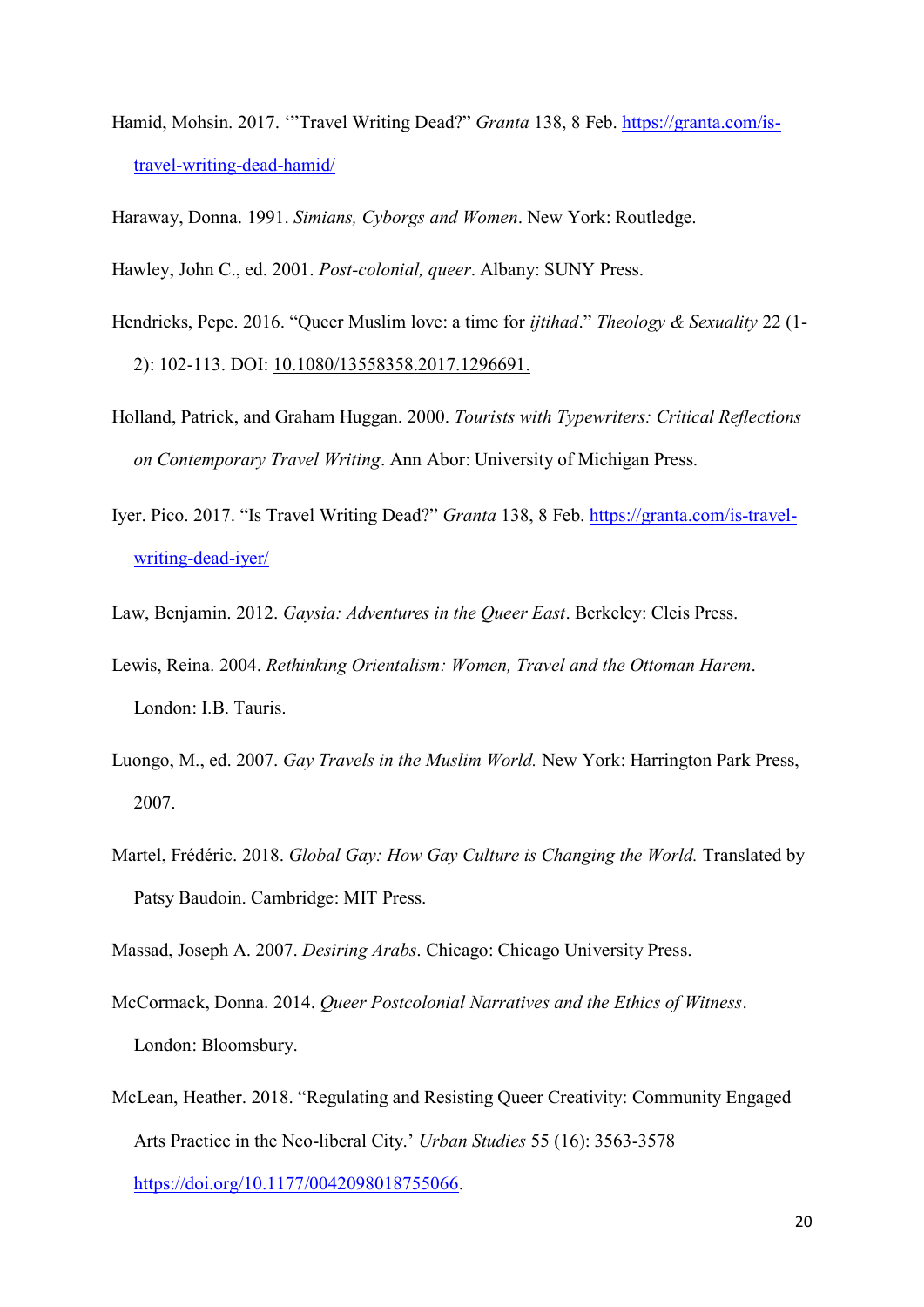Mahn, Churnjeet. 2015. "Travel Writing and Sexuality: Queering the Genre." In *The Routledge Companion to Travel Writing,* edited by Carl Thompson, 46-56. Abingdon: Routledge.

Mitchell, Peta. 2008. *Cartographic Strategies of Postmodernity*. London: Routledge.

- Miskdashi, Maya, and Jasbir K. Puar. 2016. "Queer Theory and Permanent War." *GLQ* 2 (April): 215-222.
- Padilla, Mark. 2008. *Caribbean Pleasure Industry: Tourism, Sexuality, and AIDS in the Dominican Republic*. Chicago: Chicago University Press.
- Phillips, Richard. 1999. "Writing Travel and Mapping Sexuality: Richard Burton's Sotadic Zone." In *Writes of Passage: Reading Travel Writing*, edited by James Duncan and Derek Gregory, 70-91. London: Routledge.
- Pratt, Mary Louise. 1992. *Imperial Eyes: Travel Writing and Transculturation*. Abingdon: Routledge.
- Pritchard, Anne, Nigel Morgan, Diane Sedgley, and Andrew Jenkins. 2000. "Sexuality and Holiday Choices: Conversations with Gay and Lesbian Tourists." *Leisure Studies* 19 (2): 267-282.
- Prosser, Jay. 1999. "Exceptional Locations: Transsexual Travelogues." In *Reclaiming Genders: Transsexual Grammars at the Fin de Siècle*, edited by Kate More and Stephen Whittle, 83-114. London: Bloomsbury.
- Rahman. Momin. 2010. "Queer as Intersectionality: Theorizing Gay Muslim Identities." *Sociology* 4 (5): 944-961.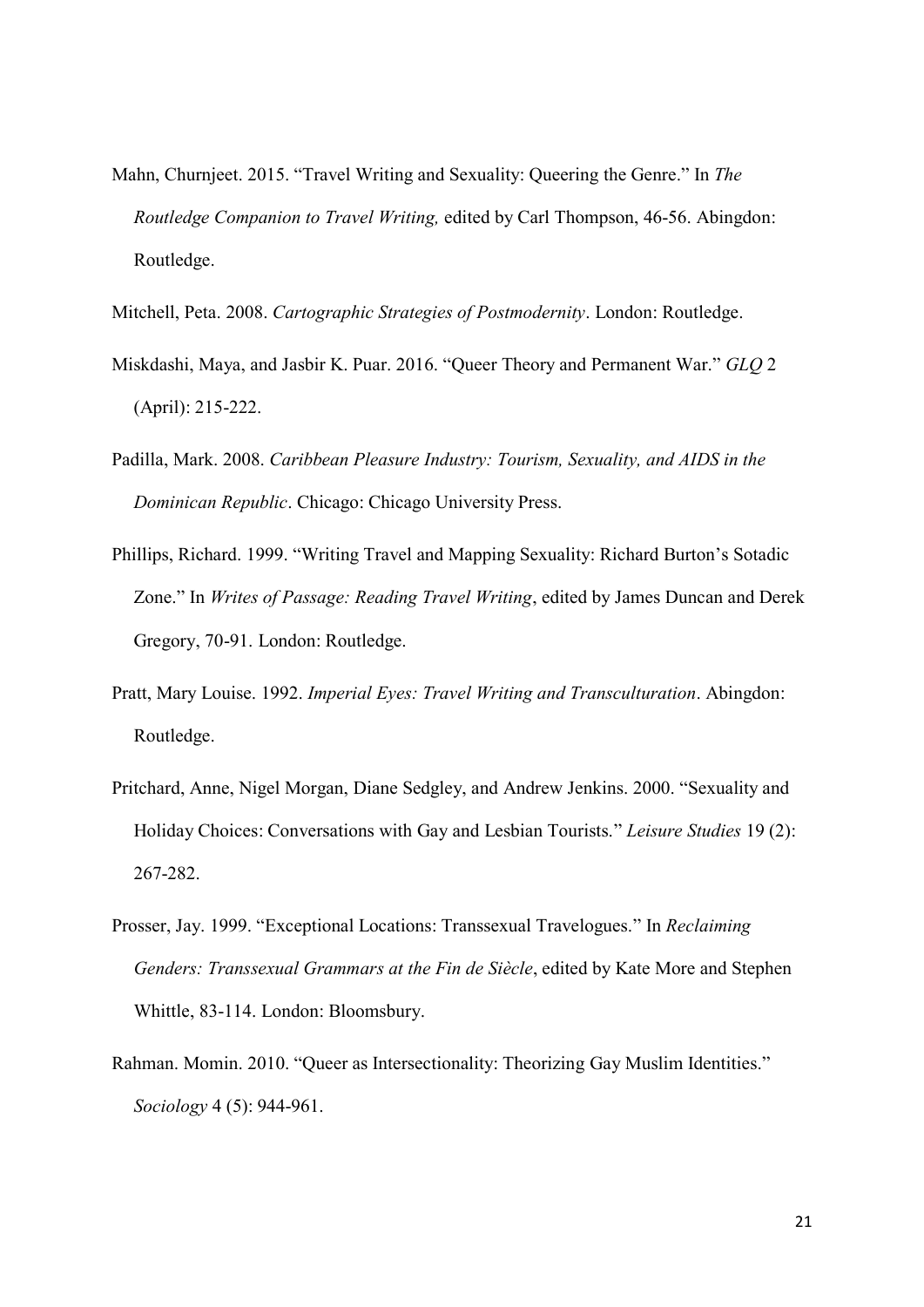Rault, Jasmine. 2017. "White Noise, White Affects: Filtering the Sameness of Queer Suffering." *Feminist Media Studies* 17 (4): 585-599.

Said, Edward W. 1978. *Orientialism*. London: Penguin.

- Schulman, Sarah. 2012. *Israel/Palestine and the Queer International.* Durham: Duke University Press*.*
- Siraj, Asifa. 2016. "Alternative realities: queer Muslims and the Qur'an." *Theology & Sexuality* 22 (1-2): 89-101.

Treat, John Whittier. 1999. *Great Mirrors Shattered*. Oxford: Oxford University Press.

- Vanita, Ruth. 2002. *Queering India: Same-Sex Love and Eroticism in Indian Culture and Society*. London: Routledge.
- Weeks, Jeffrey. 2007. *The World we have Won: The Remaking of Erotic and Intimate Life.*  Abingdon: Routledge.
- Williams, Loraine Erica. 2013. *Sex Tourism in Bahia: Ambiguous Entanglements*. Urbana: University of Illinois Press.
- Woods, Gregory. 2015. "Gay Travel Writing: An Unstable Category?" In *The Routledge Companion to Travel Writing,* edited by Carl Thompson, 318-327. Abingdon: Routledge.
- Woods, Gregory. 2016. *Homintern: How Gay Culture Liberated the Modern World*. New Haven: Yale University Press.
- Yeğenğolu, Meyda. 1998. *Colonial Fantasies: Towards a Feminist Reading of Orientalism*. Cambridge: Cambridge University Press.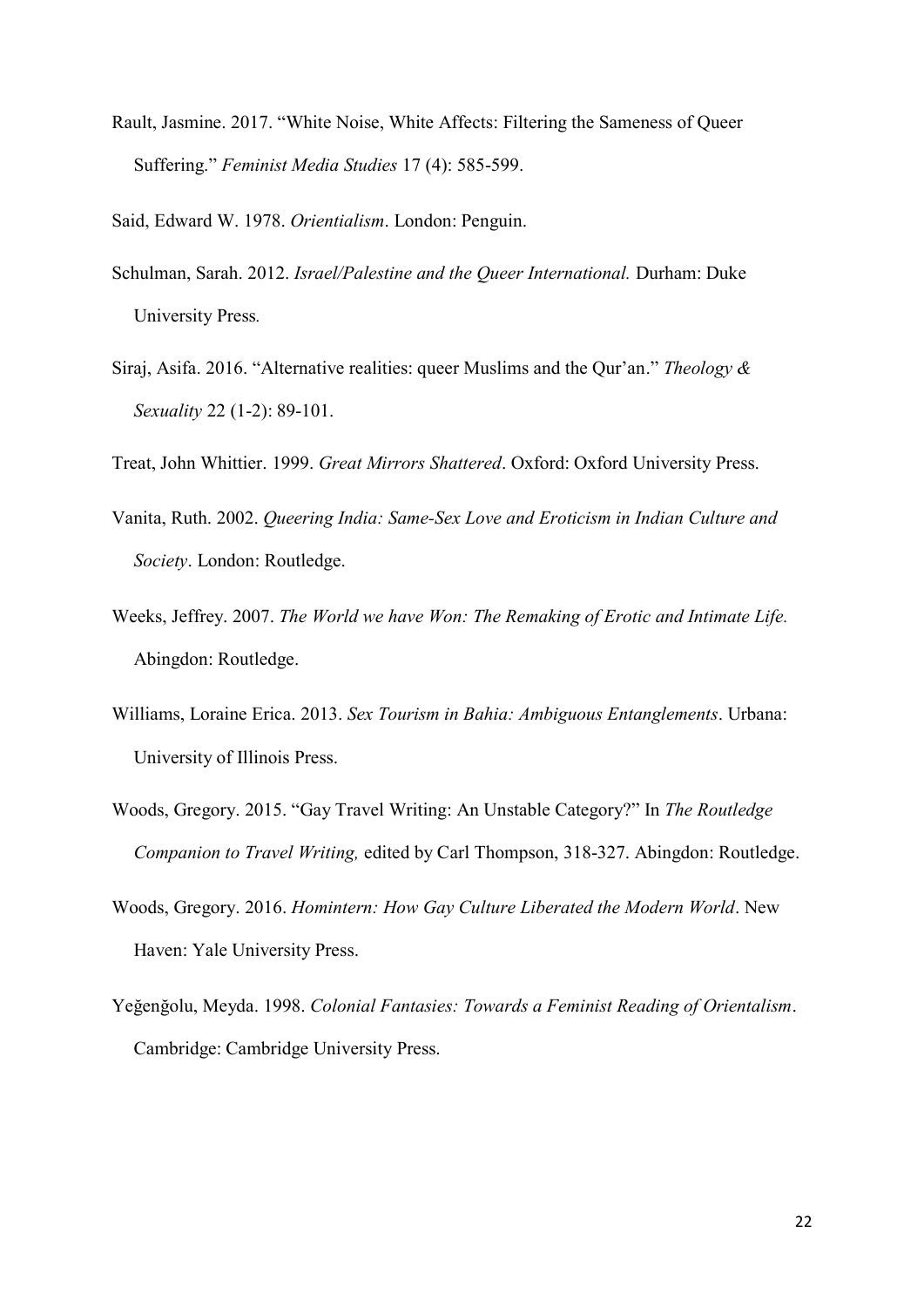[Zanghellini,](http://centaur.reading.ac.uk/view/creators/90003317.html) A. 2009. "Neither homophobic nor (hetero)sexually pure: contextualising

Islam's objections to same-sex sexuality." In Islam and Homosexuality, edited by Samar

Habib, 269-295. Santa Barbara, Denver and Oxford: Praeger.

<sup>&</sup>lt;sup>1</sup> While the authors referenced in this article deliberately work around and against the practices and markets of global LGBTQ tourism, their operations are important to the way discourses of "safety" and "desire" are constructed, as well as to those of gender, race and class. For more on this topic, see Pritchard, Morgan, Sedgley and Jackson (2000); Frohlick (2013); Casey and Thurnell-Read (2014); Padilla (2008), and Williams (2013). A recent media example of the intersection between LGBTQ tourism and debates about global queer rights is Vice's *Gaycation* which demonstrates how mainstream media representations of global queer life are focalised through the privileged experience of the mobile middle-class white tourist against the objectified black/brown/working-class queer body at risk from attack or discrimination (Rault 2017). 1

<sup>2</sup> Schulman's work draws on Judith Butler's work on witnessing as an ethical act (2004), and Donna Haraway's practice of "feminist positionality" (1991) which has become a foundational methodology for modern feminist criticism which emphasises that all knowledge is partial, contingent, and relies on the perspective/position of the viewer.

<sup>3</sup> John C. Hawley's edited collection *Post-colonial, Queer* (2001) is an important example of multidisciplinary approaches to a racialised understanding of who or what the "global gay" might be. For instance, Dennis Altman identifies the emergence of a "public homosexual world" (Altman 2001, 26) and the dominance of emotional, as well as sexual, relationships between (often) men as part of a differentiating discourse about "modern" gay or LGBTQ culture. Another important edited collection is Arnaldo Cruz-Malave and Martin F. Manalansan's *Queer Globalizations: Citizenship and the Aftermath of Colonialism* (2002)*.* For a recent overview of the impact of the queer postcolonial in literary studies, see Donna McCormack's *Queer Postcolonial Narratives and the Ethics of Witnessing* (2014). Similar to these studies, "queer" in this discussion is an umbrella term used in a variety of senses: "To *be* queer is an identity; to *live* queer life is embodiment; to *do* queer things is action, doing something *queerly/queering* something are processes" (Chatterjee 2018). LGBTQ in this discussion will be used to describe specific historical and political movements, identities, and policies.

<sup>4</sup> Spatial metaphors have been at the centre of postcolonial studies of travel writing, especially in terms of thinking about the encounter with power and its potential disruption. Mary Louise Pratt's oft-quoted definition of the "contact zone" continues to provide the fundamental framework for describing the encounter between cultures. Contact zones are: "social spaces where disparate cultures meet, clash, and grapple with each other, often in highly asymmetrical relations of dominion and subordination – such as colonialism and slavery, or their aftermaths as they are lived out across the globe today" (Pratt 1992, 8). This model is a useful starting point, but is not sensitive to how sexuality and intimacy may have the capacity to work against the operation of particular asymmetries, as well as reproduce them. Pratt's work has been followed up by a body of postcolonial travel criticism which argues that, "postcolonial travel writing is not just oppositional or a 'writing back'; it offers frames of reference that exist outside the boundaries of European knowledge production" (Edwards and Grauland 2012, 3).

<sup>5</sup> While there have been major overviews of postcolonial travel writing including Edwards and Grauland (2012), and Clarke (2017), they have contained minimal accounts of queer life beyond highly influential individual figures such as Jan Morris. In studies of gay travel writing, including work by Gregory Woods (2015), there has been minimal attention to the intersection between race and sexuality.